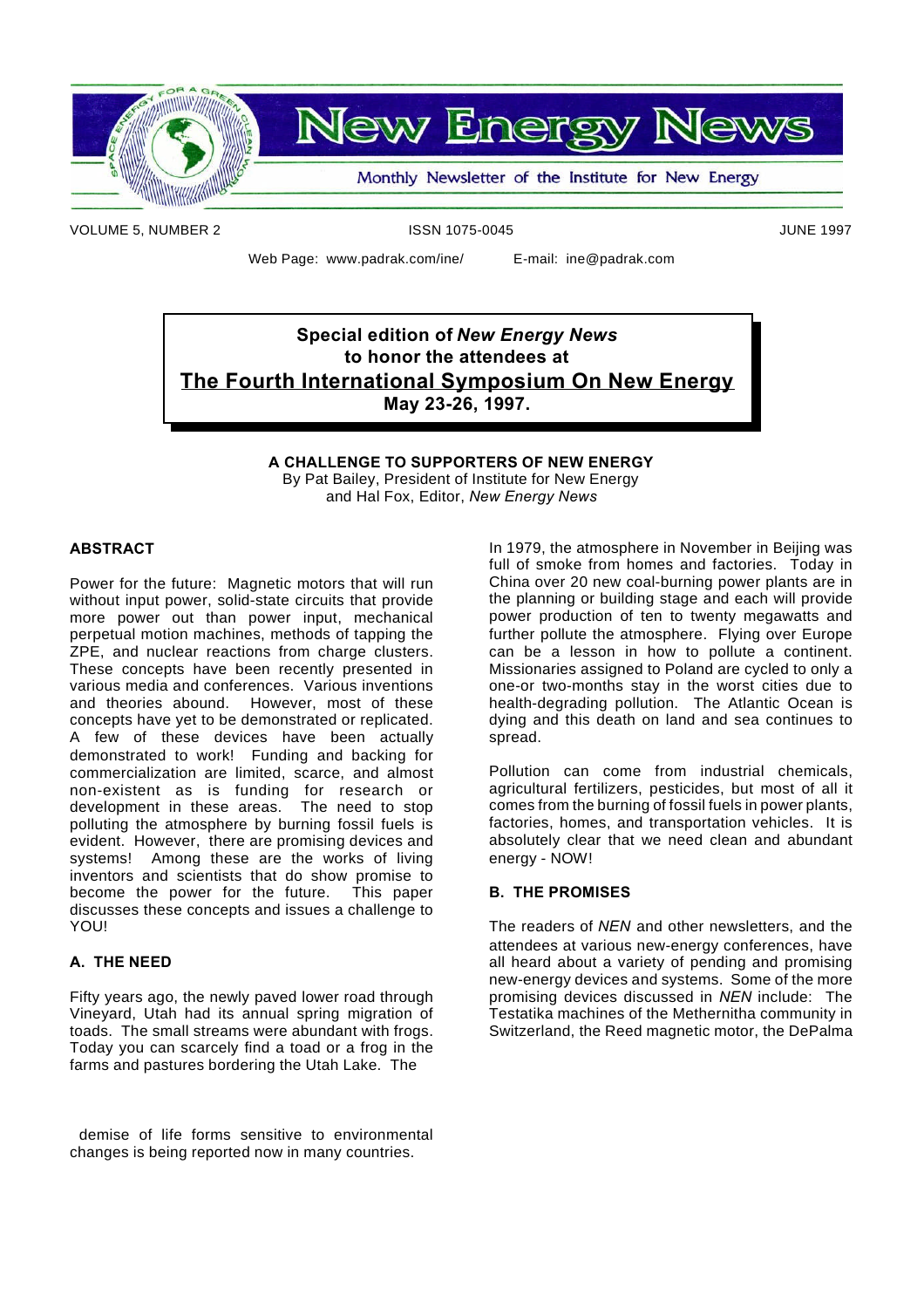motor and N-Machines, the Searl generator, the Sinclaire generator, the Adams motor, the Pap engine, the GEET engine, the Hamel generator, the Newman motor, the RQM generator, the Davis tidal turbine, the Magnetic Resonance (MRA) Amplifier, Brown's nuclear battery, various cold fusion cells, the Zielinski discovery, the Aspden Effect, the Rowe Effect, Bearden's scalar energy fields, the Correa plasma system, Shoulders' EVs, the Neal-Gleeson Process, plasma-injected transmutation, etc. These are the exciting promises! Now - where are the delivered results and the actual devices that work repeatedly?

The devices that to date have really been publicly demonstrated and/or independently replicated are few. And they really do work! Here are some of the successes: the Correa plasma device, certain cold fusion cells, milli-watt versions of the MRA, the Neal-Gleeson Process, the Davis Tidal turbine, and the use of Shoulder's high-density charge clusters or plasmainjected transmutation.

The new-energy systems that we have expected to be commercialized and that have not yet been repeated, demonstrated or replicated are: the Swiss Testatika; commercial versions of the Pons-Fleischmann cold fusion reactors; commercial versions of over-unity magnetic motors; commercial versions of solid-state circuits; the Meyer water fuel cell; and Brown's nuclear battery. Many promising devices have been lost with the deaths of their inventors (e.g. Tesla, Moray, Henderschott, Papp, Russell, Sweet). Some devices are being held back until the inventor "gets enough money up-front" (e.g. Hyde, Mark). Several new devices in development were/are actively suppressed by the wanton destruction of the organization from greed or "outside" sources (e.g. Brown's nuclear battery, BECOCRAFAT in Germany, etc.). Other promising devices seem to become instantly "classified" during the normal U.S. Patent process and thus become "lost." If we want to actually develop and commercialize these devices, then clearly there is a better way to be doing it!

#### **C. DIED FROM LACK OF FUNDING**

Many products have died, and are not currently under development, due to lack of supportive funding. Brown's nuclear battery must be included in this group. In addition, there is almost no funding for any cold fusion work within this country! Many promising approaches to cold fusion by various investigators in the U.S. have been hampered by the grossly unfair and inaccurate OLD report of the ERAB subcommittee on cold fusion and the subsequent **arrangements** within the U.S. government and its agencies to prevent patents from being issued and to prevent DOE funds from being granted to cold fusion projects.

Many projects have not secured funds due to the lack of scientific support. The current EM models now

taught for electricity and magnetism do not allow for any over-unity device. The predominant belief that there is no **energetic aether** (nor any outside **potential** sources of additional energy) ensures that funds for tapping space energy will be hard to obtain (just as in Tesla's time). The currently-accepted scientific dogma that low-energy nuclear reactions cannot exist is the basis for decisions against funding this type of research. The end result is that many promising projects have been abandoned because the inventor could not obtain funds through government

#### **D. THE PURSUIT OF ARCANE TECHNOLOGY**

or industry or private sources.

There have existed intellectual giants who have developed devices that were so important to the developers that their secrets were not revealed. Some organizations and individual groups are dedicated to discovering the secrets of the past from ancient societies, to Tesla, Keeley, Coler, Sparky Sweet, and others. This search can make for fun research and interesting discoveries. **However, if we spent a similar amount of money and effort on understanding today's geniuses as we do on the past giants (e.g. Tesla), we would likely have already solved the world's energy problems.**

#### **E. THE SUPPORT OF TODAY'S GENIUSES**

In the "cold fusion" area, Martin Fleischmann and Stanley Pons are geniuses. They are also currently the only new-energy geniuses that have been adequately funded. Here is a partial (incomplete) list of genius-level work in the U.S. that should be adequately funded: Mitchell Swartz cold fusion work with light water and nickel; Randall Mills work with hydrogen gas and nickel; Bush and Eagleton's work on cold fusion and radioactive amelioration: Correa & Correa's work on plasmas; James Grigg's work with heat-producing pumps; Lambertson's solid-state work; Greg Hodowanec's work with mini-MRA type devices; the work of Ron Kovac et al., on plasma physics, Harold Aspden's work on high-efficiency motors; the Finsrud motor; the proven Davis tidal turbine; further investigation of the Rowe Effect; the Neal-Gleeson Process; Kenneth Shoulders' work with high-density charge clusters; plasma-injected transmutation effects; and low-energy transmutation of radioactive wastes. Some of these scientists and inventors are today's geniuses. Others may not be classified as geniuses but their work is ingenious and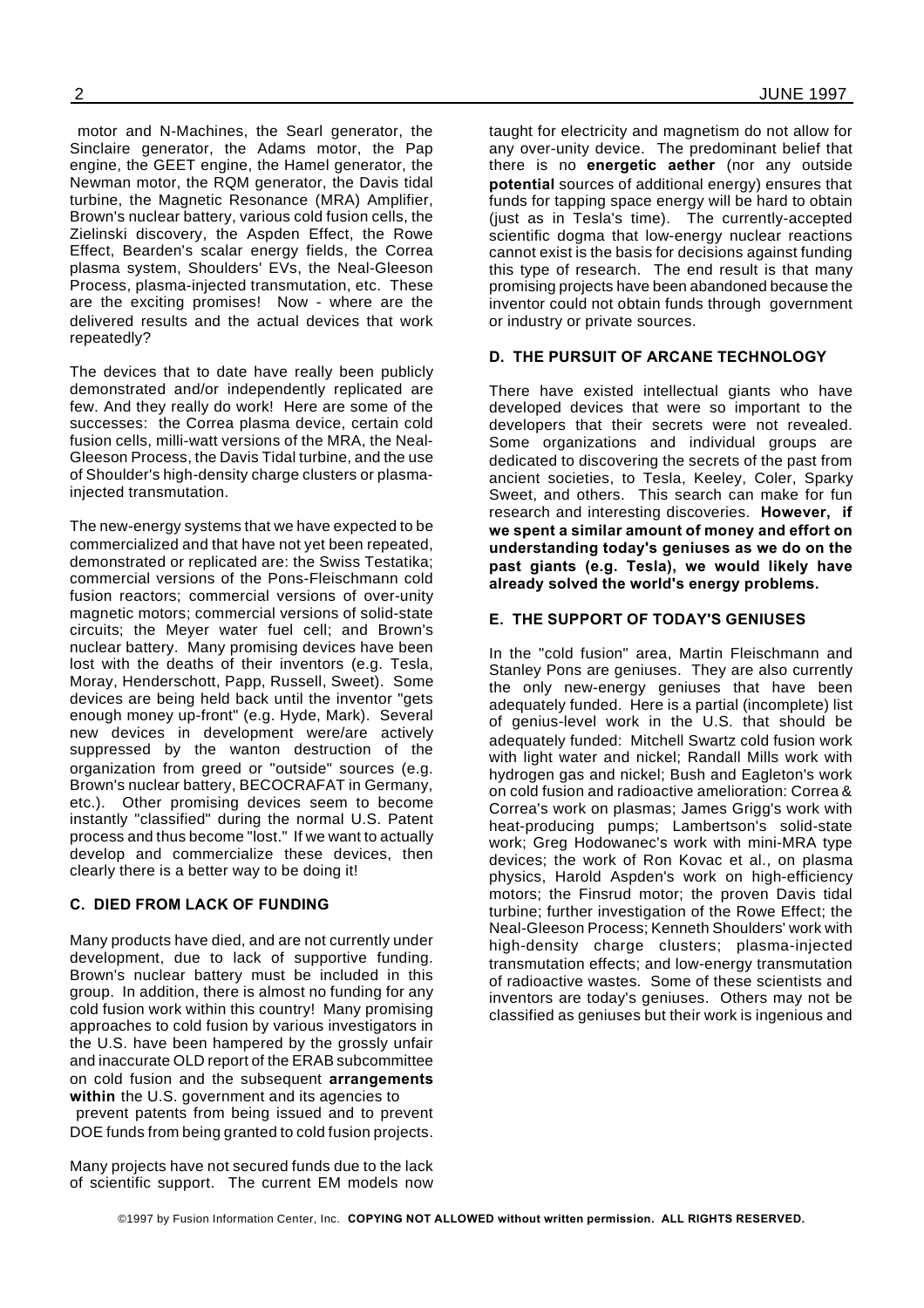deserves active support. Also, the independent testers and organizations that are available to provide independent and accurate verification of the operation of a device also deserve active support (e.g. Emmerich, Grotz, Hathaway, Puthoff, Rosenthal, etc.).

There are several resources supporting new-energy research and today's geniuses. The INE, KeelyNet and other organizations have large and growing websites. Internationally, PACE offers a huge energy device database on CD. Other groups are also offering supportive services. USE THEM! Support each other! If you have any good information and you want to get it out to those who care about what you are doing, use these resources and ask for help! ASK! Some researchers will want to remain very secretive, that is their right - Great! - As long as the devices get developed and commercialized. Here is what all of us can do: **For Researchers:** Make your research known, make your needs know, and ask for support. **For Funders**: Make your interests known, ask about worthy inventors whom you can contact. **For Incentives**: Zenergy is offering \$100,000.00 for the demonstration of a new "free energy" machine. **For Supporters**: Write articles and papers on what you think inventors and researchers need to do to get their ideas developed and commercialized. Tell them how to make their invention commercial. Use the websites and the publications! Greed is obviously not working. Cooperation, stock positions, and teamwork can work! Do it together!

#### **F. THE CHALLENGE**

Consider the number of people who subscribe to the following U.S. publications (listed alphabetically): *ANE Newsletter, Cold Fusion, Cold Fusion Times, Electric Spacecraft Journal, Electrifying Times, Fusion Technology, Infinite Energy, New Energy News, Journal of New Energy, KeelyNet BBS, PACE's Clean Energy Review, and Space Energy Journal.* **To a large extent, these subscribers represent those who are the most informed and the most interested in resolving the world's energy problems.**

**Here is the challenge:**

**Each editor, each publication, and each subscriber is challenged to do the following:**

**1. Encourage the funding of new-energy technology by both government and private (such as rich individuals, organizations, educational or movie groups, non-profit donations from major companies and corporations, or even from venture capitalists).**

**2. Do something to expand the number of subscribers for each of these publications.**

**3. Form mutual fund groups dedicated to the funding of new-energy development.**

**4. Promote the allocation of grants by private charitable associations to support new-energy development. Write letters to government leaders urging them to support new energy development. Write letters to editors of publications that continue to treat new-energy devices as impossible.**

**5. Be pro-active (not reactive) and be accurate!**

**Join together to make things actually happen! NOW!**

No one individual or organization can do everything. Everyone can do something! **Together, we can do anything!** Group actions are the most effective means to promote change. We should be aggressive, verbal warriors in support of worthy new technology and better life styles. The world is worth saving from further fossil-fuel pollution. We owe it to our children and our grandchildren to leave this world a better place for our having been here. If we don't make the change, who will? The forefathers of this country pledged their lives, their fortunes, and their sacred honor to make this a better country. What will you pledge to make this a better world?

#### **G. SOME NEW-ENERGY WEBSITES**

ANE - www.acad4newenergy.com INE - www.padrak.com/ine/ KeelyNet - zeta.cs.adfa.oz.au/KeelyNet/ PACE - www.padrak.com/ine/INE3.html Others - www.padrak.com/ine/WEBSITES.html

Note: The above websites are case sensitive. Use exactly as printed.

## **THE NEED FOR AN ENERGY POLICY**

Courtesy of Gordon Moody

Gordon B. Moody (editor, *Global Energy Outlook* ), Editorial, April 1997, vol 2, no 4, pg 1. Reprinted by permission.

Hydrocarbons lubricate and fuel the world's economies. U.S. political strategies successfully contributed to the collapse of the former Soviet Unions' economy through an agreement with Saudi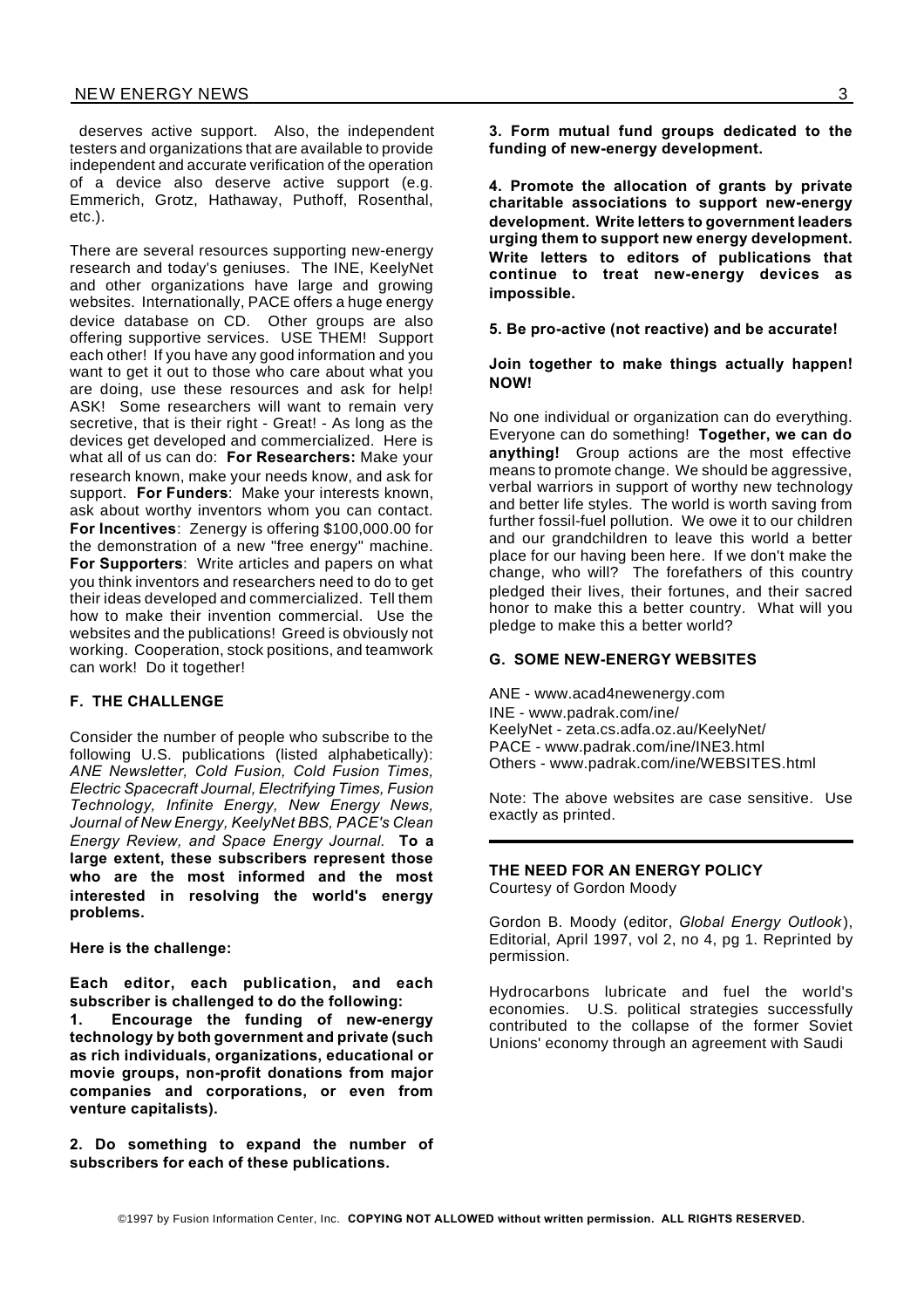Arabia to dump millions of barrels of excess oil supplies on world markets to destroy the Soviet export oil economy which fueled its military machine and state industries. **The Russians learned the lesson well.** We either do not understand the energy security issues or simply ignore them. The Russians have maneuvered the U.S. into giving Russia exclusive control of all Central Asia's oil. While the U.S. places unilateral sanctions against many of the key producers in the Middle East, Russia and China are making multi-billion dollar joint-production agreements with Iraq and Iran and are likely to gain both political and military advantage over the West. Saudi Arabia is a time bomb which could self-destruct and the U.S. could see Russia playing the oil card on the U.S. economy in reverse. **Who says we don't need an energy policy?** [Bold is *NEN's* editor's choice.]

Editor's note: As we have mentioned before in this publication, the timely arrival of new energy sources **may be the technology that keeps oil-poor nations from starting a war to gain oil sources.**

**Fusion Briefings**

#### **A NEW COLD FUSION EXPERIMENTAL DEVICE**

David Moon, Chuck Bennett

Theoretical models that have been developed to explain the new phenomena of cold fusion and sonoluminescence are generally more immediately useful if they lend themselves to experimental testing in the laboratory. Successful tests then would have a much better chance of leading directly to a marketable invention in the commercial areas of energy production or element transmutation.

Two such models by the authors [1,2] are merging into a picture of the active site (in some cold fusion experiments and in sonoluminescence) in which "strings or chains of protons" form inside energized bubbles as a swirling plasma vortex. The nuclear fusions and transmutations releasing both thermal energy into the lattice and electromagnetic radiations (some of which are reabsorbed by the lattice and surrounding water) can occur.

One of us (Bennett) has proposed that a dynamic swirling plasma vortex tends to contract in on itself as light is emitted outward [3]. Thus, it is implied that a vorticular string of protons, which happens to wrap

around a tiny spherical metal grain, might hug the sphere even tighter as the mass-energy is released.

It is noted that the strings of plasma protons were estimated to oscillate at a microwave frequency [2].

A conceptual design for a hydrogen gas-phase cold fusion device follows from the authors' combined theoretical model. The device would employ powdered or fine granular metal (Ni, Fe, Pd, Ti, W) inside a metal cylinder or chamber which is fitted at either end with electrodes connected to a voltage oscillator adjusted to a microwave frequency. The cylinder is wrapped in perpendicular solenoid coils (generating magnetic fields Bx and By) to create a "magnetic cage" effect. Delivery tubes for the  $H<sub>2</sub>$  gas are attached to the cylinder containing the powdered metal.

In principle, the magnetic cage will trap the proton chains on each tiny piece of metal, motivating an oscillating circular vortex motion at a to-bedetermined resonant microwave frequency, thus generating an evolution of mass-energy conversion (see figure).



The entire apparatus will be surrounded by a chamber filled with a heat-conducting fluid to carry away the excess heat. Ideally, reactions will cease upon termination of the magnetic fields or oscillating microwave voltage.

In testing this device, we urge that safety precautions be taken (e.g. small scale) until cell response can be determined.

#### References

- 1. C. Bennett, "Tiny Bubbles," *Infinite Energy*, vol 2, no 7, March-April 1996, p 7.
- 2. D. Moon, "Gentlemen, Start Your Bubbles," *Infinite Energy*, vol 2, no 11, Nov.-Dec. 1996, pp 76- 78.
- 3. C. Bennett, "Gravity as Piezo-Electromagnetism," preprint, May 1997, to be published.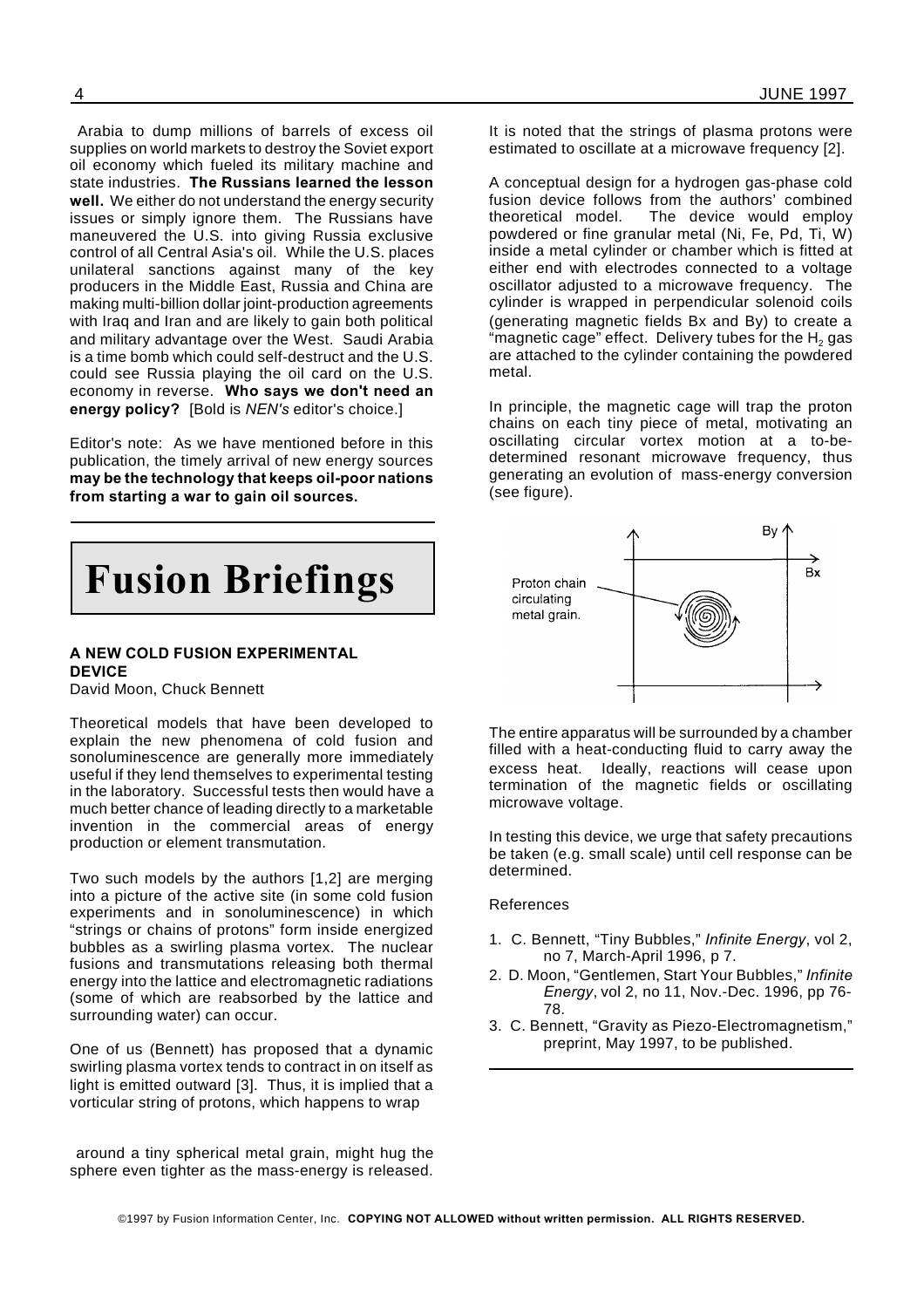#### **DOE CUTS FUNDS ON PRINCETON TOKAMAK**

Staff of AP, "Federal budget cuts pull the plug on N.J. fusion reactor," *Deseret News*, 5 April 1997, page A2.

"Hot Fusion will be the energy source in twenty years, **just as they have been saying for the past forty years**," is the way Tokamak Fusion Reactor work has been described in the past. This article reports on the shutdown of the Princeton's Tokamak Fusion Test Reactor which set the world record in 1994 for fusion power by generating 10.7 million watts for about one second – less than 50 cents worth of power.

"But after nearly half a century and \$8.2 billion worth of U.S. research, scientist are thought to be decades away from that goal," states the article. The Princeton budget has been cut from \$111 million in 1992 to about \$52 million for 1998. The number of employees which had been as high as 1,100 will be reduced to about 300 in June 1997.

However, we predict that **Nature's micro-mini Tokamak**, the high-density toroidal charge cluster, discovered by Kenneth Shoulders and, independently by Rod Neal and Stan Gleeson, will be one of the major energy-producing devices of the future.

#### **ENERGY MEASUREMENT POSITIVE**

J. Dufour, J. Foos, J.P. Millot, X. Dufour (Shell Research/CNAM Lab. des Sci. Nucl., Paris), "Interaction of Palladium/Hydrogen and Palladium/Deuterium to Measure the Excess Energy per Atom for each Isotope," *Fusion Tech*., vol 31, no 2, Mar 1997, pp 198-209, 7 refs, 9 figs, 2 tables.

#### AUTHORS' ABSTRACT

A search for the products of fusion reactions that could be triggered by sparking in hydrogen isotopes produced a negative result with no signatures above background being found. Very significant excess energy production in both hydrogen/palladium and<br>deuterium/palladium systems is reported. The deuterium/palladium systems is reported. conditions of occurrence for this excess energy production are discussed, and the formation of a tightly bound state of the hydrogen (deuterium) atom is put forward to explain the results.

#### AUTHORS' CONCLUSION

From these results, we conclude that a very promising reaction occurs in metallic-hydride-forming metals when loaded with hydrogen isotopes and submitted to high transient electric currents. We think that explaining the phenomenon by a rearrangement of the

bounding between the proton and the electron, due to the confinement of the metal lattice, is more plausible (although not known) than invoking highly improbable

fusion reactions. We intend to put more effort into understanding this reaction.

#### **ENERGY & Fe IN GOLD ELECTRODES**

Tadayoshi Ohmori, Tadahiko Mizuno, Yoshinobu Nodasaka (Hokkaido Univ., Japan), Michio Enyo (Hakodate Nat. Col. of Technol., Japan), Hideki Minagawa (Hokkaido Nat. Indust. Res. Inst., Japan), "Transmutation in the Electrolysis of Light Water – Excess Energy and Iron Production in a Gold Electrode," *Fusion Tech*., vol 31, no 2, Mar. 1997, pp 210-218, 8 refs, 11 figs, 3 tables.

#### AUTHORS' ABSTRACT

The identification of some reaction products possibly produced during the generation of excess energy is attempted. Electrolysis is performed for 7 days with a constant current intensity of 1A. The electrolytes used are Na $_2$ SO $_4$ , K $_2$ SO $_4$ , K $_2$ CO $_4$ , and KOH. After the electrolysis, the elements in the electrode near the surface are analyzed by Auger electron spectroscopy and electron probe microanalysis. In every case, a notable amount of iron atoms in the range of 1.0 x  $10^{16}$  to 1.8 x  $10^{17}$  atom/cm<sup>2</sup> (true area) are detected together with the generation of a certain amount of excess energy evolution. The isotopic abundance of iron atoms, which are 6.5, 77.5, and 14.5% for  $54$ Fe, <sup>56</sup>Fe, and <sup>57</sup>Fe, respectively, and are obviously different from the natural isotopic abundance, are measured at the top surface of a gold electrode by secondary ion mass spectrometry. The content of  $57$ Fe tends to increase up to 25% in the more inner layers of the electrode.

#### **LATTICE ION TRAP**

Vittorio Violante, Antonella De Ninno (ENEA, Settore Fusione Centro Ricerche Frascati, Rome), "Lattice Ion Trap: A Possible Mechanism Inducing a Strong Approach Between Two Deuterons in Condensed Matter," *Fusion Tech*., vol 31, no 2, Mar. 1997, pp 219-227, 21 refs, 9 figs.

#### AUTHORS' ABSTRACT

The behavior of ions confined by means of quadrupolar electrodynamic containment around palladium lattice tetrahedral sites is discussed. Ion confinement in an quadrupolar trap is known to be strongly influenced by initial conditions and trap parameters. The system studied is a lattice ion trap for deuterons, supposing they occupy the tetrahedral sites over a certain concentration. The electron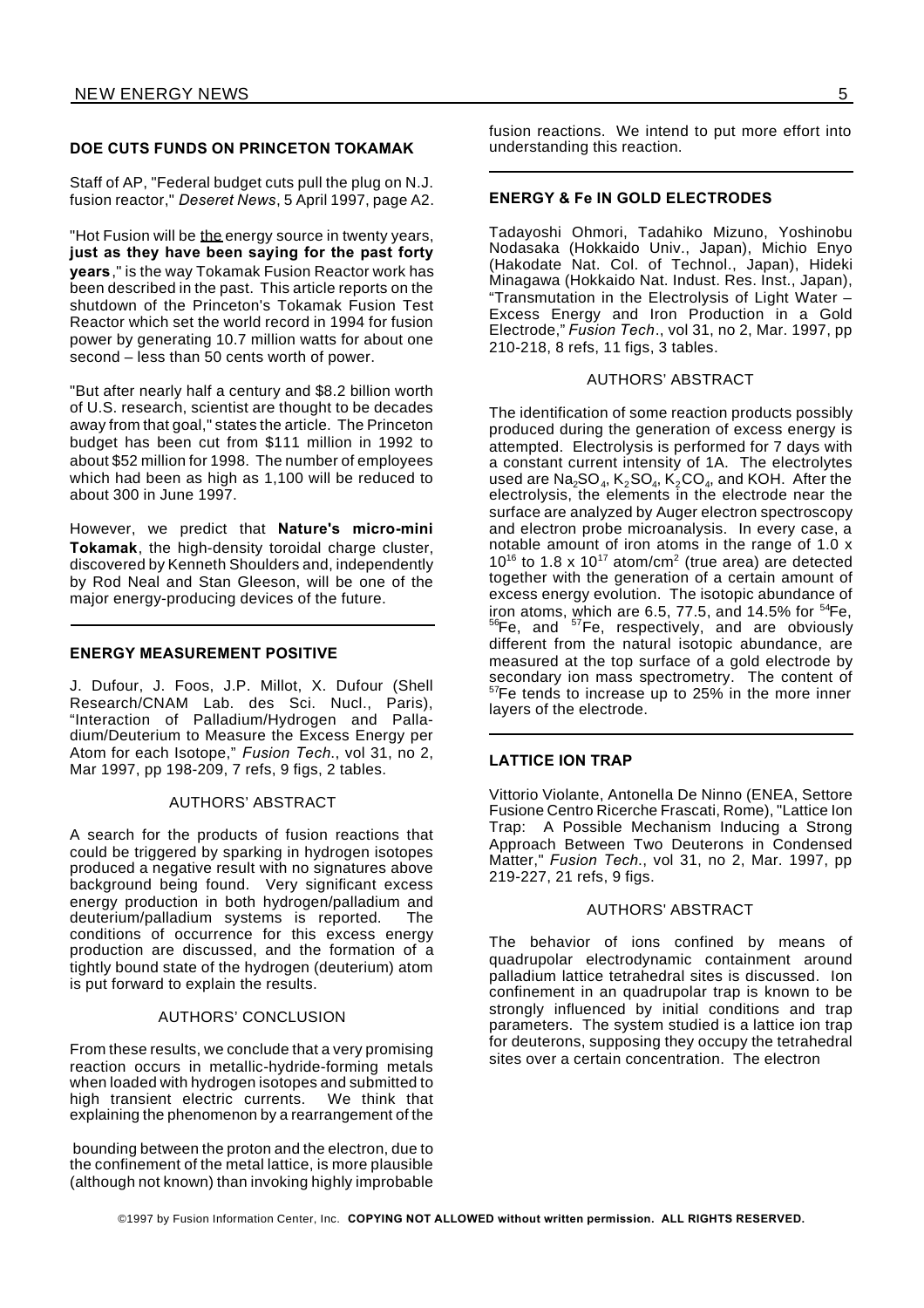motions seem to have a dominant role in the dynamics of two deuterons moving around such lattice sites. A computer simulation describes the deuteron dynamics and reveals an approach mechanism that could dramatically decrease the mean distance between two positive charges embedded in a lattice.

#### **PHUSONS IN NUCLEAR REACTIONS**

Mitchell R. Swartz (JET Energy Technol., Massachusetts), "Phusons in Nuclear Reactions in Solids," *Fusion Tech.*, vol 31, no 2, Mar. 1997, pp 228-236, 56 ref, 2 figs, 3 tables.

#### AUTHOR'S ABSTRACT

An explanation is given for the anomalous branching ratio in solids based on Boson-cooperative removal of the <sup>4</sup>He<sup>\*</sup> energy prior to decay by two-body fission. Facilitated by isospin restrictions that limit conventional pathways, the excess heat is driven by the reconfiguration to the more tightly bound <sup>4</sup>He ground state. A temperature rise occurs as wellmixed acoustical and optical phonons are unable to carry off all the local momentum and excess energy of the reactions. Four-vector analysis indicates conservation of energy, which suggests the use of a fusion quantum of energy delivered to the lattice's phonon cloud: a phuson. Special relativistic considerations indicate that the phonon cloud subtends ~450 to 800 unit cells and can couple with de-excitation times >0.1 *fs*. Thus, commensurate levels of neutrons and gammas are not required because of unique isospin and energy restrictions that facilitate the alternate Bose-cooperative pathway leading from the excited state.

#### **ENERGY NOT CORRELATED TO NEUTRON EMISSION**

José F. Fernandez, Fermin Cuevas, Miguel Algueró, Carlos Sánchez (Dip. Fisica Mats. C-IV, Univ. Autonoma de Madrid), "Experimental Investigation of Neutron Emissions During Thermal Cycling of TiD $_{\mathrm{x}}$  (x 2.00)," *Fusion Tech.*, vol 31, no 2, Mar. 1997, pp 237-247, 32 refs, 8 figs, 4 tables.

#### AUTHORS' ABSTRACT

The production of neutrons from  $D + D$  reactions in thermally cycled titanium deuteride (TiD $_{\mathrm{x}}$ ) (x  $\approx$  2.00) is investigated in depth. Special attention is given to cubic-tetragonal ( $\delta$ - $\varepsilon$ ) phase transition that TiD<sub>x</sub> experiences near room temperature as a possible triggering mechanism of "cold fusion nuclear reactions." The (TiD<sub>x</sub>) (x  $\approx$  2.00) samples, possessing

well-known properties about the  $\delta$ -c transition, are cycled at temperatures (from –60 to 60°C) where the phase transition takes place. The cold fusion

signature is investigated by measuring the neutron flux of the sample during the experiments. No significant neutron signal above the background level is found during thermal cycling of the TiD<sub>x</sub> samples. It is concluded that in the samples investigated, no correlation exists between the  $\delta$ - $\epsilon$  transition and the trigger of the  $D + D$  reactions. Background deviations give an upper limit of the rate of the  $D + D \rightarrow {}^{3}He + n$ reaction of  $\lambda$  < 10<sup>-23</sup> fusion/p-d·s.

#### **CATHODE SURFACE MODIFICATIONS**

Keiji Kunimatsu (Imura Japan Co., Ltd., Sapporo), "Surface Modification of the Cathode in the Study of Cold Fusion," *Hyomen Gijutsu*, vol 41, no 3 (1996), pp 218-222, in Japanese.

#### AUTHOR'S ABSTRACT

A review, with 12 refs., on relations between D absorption on Pd cathode and excess heat, measurement of the absorption, and surface modification of Pd cathodes with thiourea for increase of the absorption.

#### **DEUTERON HOPPING**

Fu-Sui Liu, (Physics Dep., Beijing Univ., Beijing, China), "The Phonon Mechanism of the Cold Fusion," *Mod. Phys. Lett. B*, vol 10, no 23 (1996), pp 1129-1132.

#### AUTHOR'S ABSTRACT

The longitudinal acoustic phonon can induce a time-dependent hopping rate of deuteron in PdD, and leads to the cold fusion.

#### **TRANSMUTATION IN SEMICONDUCTORS**

I. Shlimak, A. N. Ionov, R. Rentzsch, J. M. Lazebnik (Jack Pearl Resnick Inst. Adv. Technol., Bar-Ilan University), "On the Doping of Isotopically Controlled Germanium by Nuclear Transmutation with a High Concentration of Shallow Donor Impurities," *Semicond. Sci. Technol*., vol 11, no 12 (1996), pp 1826-1829.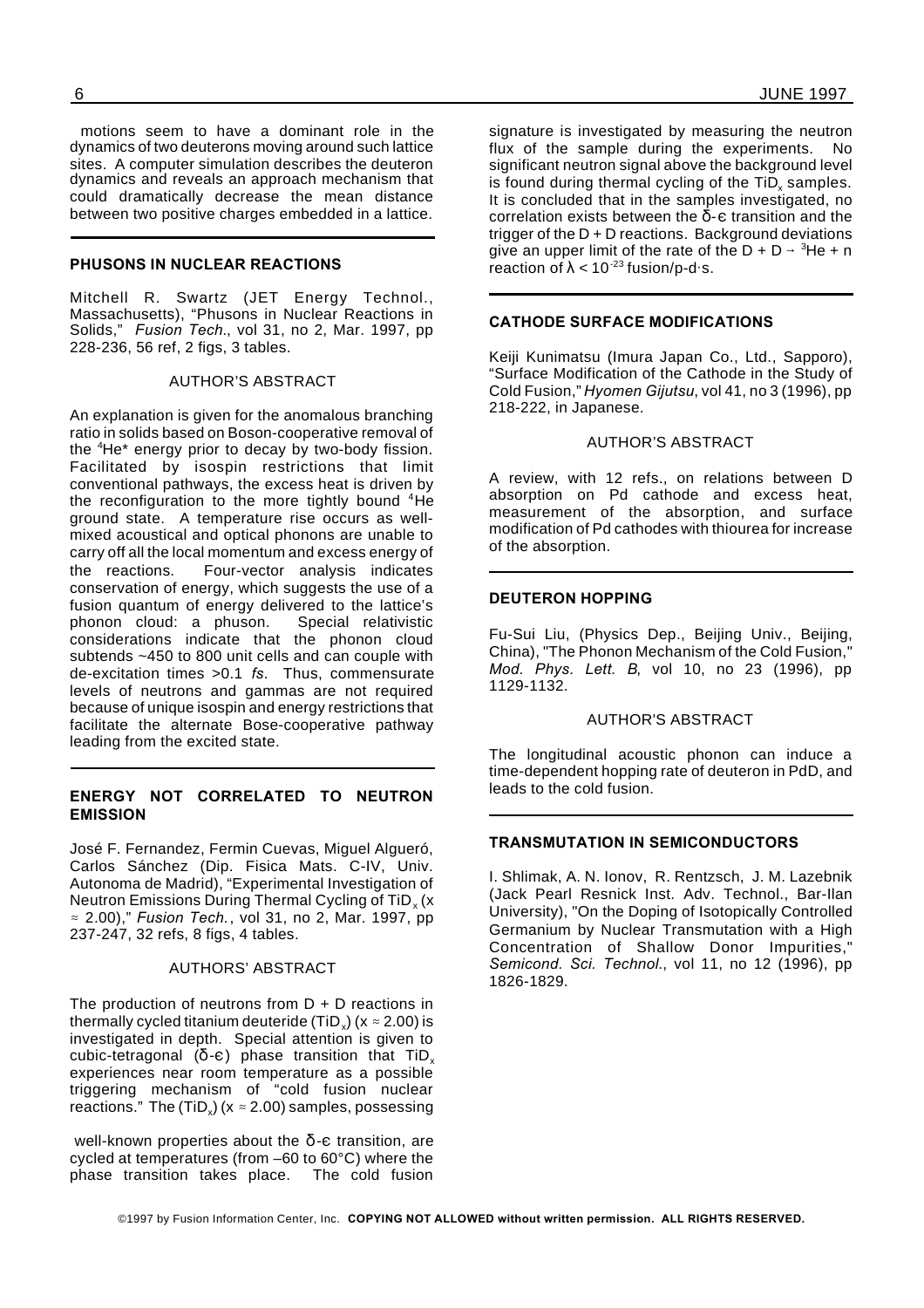#### AUTHORS' ABSTRACT

Experimental results are presented of the neutron transmutation doping (NTD) of isotopically controlled <sup>74</sup>Ge crystals, irradiated with a high dose of neutron flux F (up to 4 x 10<sup>19</sup> cm<sup>-2</sup>). A series of heavily doped samples of *n*-Ge:As with small compensation ratio K = NA/ND was obtained. Two novel effects connected with high neutron dose *F* have been observed: (i) the dependence of the free electron concentration *n* = ND - NA on  $F$ , linear at small  $n$ , sats. at  $n > 3 \times 10^{17}$  cm<sup>-3</sup>; (ii) if the NTD procedure is applied to samples previously highly doped by As, the final value of *n* even decreases (a 'negative doping'). These effects are explained by the enhancement of the formation of complexes of an As impurity with radiation damage at high *F*, which leads to a decrease of *n*.

#### **BIOLOGICAL TRANSMUTATION**

Patent RU 2052223 C1; Method for producing stable isotopes due to nuclear transmutation, such as low-temperature nuclear fusion of elements in microbiological cultures; Vladimir I. Vysotskij, Alla A. Kornilova, Igor I. Samojlenko (Tovarishchestvo S Ogranichennoj Otvetstvennostyu Nauchno-Proizvodstvennoe Ob'edinenie "inter-Nart"); issued 10 Jan 1996, appl. 18 Jan 1995 (in Russian) . Title only translated.

#### **RADIOACTIVE WASTE AMELIORATION**

Patent JP 07239397 A2; Transmutation of radioactive waste by muon-catalyzed fusion reaction; Hideo Harada, Hiroshi Takahashi (Doryokuro Kakunenryo, Japan); issued 12 Sep 1995; appl. 28 Feb 1994; 7 pp. Abstract: In the method using 14 MeV-neutron generated from muon-catalyzed fusion, a target cell consists of a D-T high pressure gas cylinder target successively surrounded by (1) a first FP cell containing  $\frac{90}{9}$ Sr or  $\frac{137}{2}$ Cs, (2) a transuranium element cell, (3)  $a^6$ Li cell containing  $6$ Li-Al alloy, (4) a second FP cell contg.  $93Zr$ ,  $99Tc$ ,  $1291$ , or  $135Cs$ , and (5) a thermalizer part containing  $D_2O$ , and (6) a <sup>6</sup>Li outer cell. T may be supplied from  ${}^6Li(n,a)T$  using neutron thermalized by  $D_2O$ .

#### **OLD & NEW TRANSMUTATION**

Ole Bostrup (Espergaerde Gymnasium, Den.), "The Traveling Chemist in Darmstadt, Germany – Modern and Antique Alchemy," *Dan. Kemi*, vol 75, nos 6/7 (1994), pp 10-11 (in Danish).

#### AUTHOR'S ABSTRACT

A very brief history is presented on early alchemy and modern transmutation of elements at Darmstadt and Giessen in Germany. Beginning with the alchemist Andreas Libavius (1540-1616), the history culminates with the Society for Heavy-Ion Rearch, and the experiments done with the universal linear accelerator and the heavy-ion synchrotron.

*Space Energy*

#### **DEMONSTRATION OF CASIMIR FORCE**

S.K. Lamoreaux, "Demonstration of the Casimir Force in the 0.6 to 6 µm Range", *Phys. Rev. Let.*, vol 78, no 1, 6 Jan 1997, pp 5-8, 15 refs, 4 figs.

#### AUTHOR'S ABSTRACT

The vacuum stress between closely spaced conducting surfaces, due to the modification of the zero-point fluctuations (ZPF) of the electromagnetic field, has been conclusively demonstrated. The measurement employed an electro-mechanical system based on a torsion pendulum. Agreement with theory at the level of 5% is obtained.

#### EDITOR'S COMMENTS

Call it ZPE, ZPF, or aether, we welcome any experimental evidence that provides a better understanding of the nature of space and, even more welcome, experiments or ideas of how to tap the infinite energy of space. The measurement of the Casimir force, as done in this experiment, between a metal plate and a metal sphere, is quite dramatic as the spacing is smaller than 1 micrometer. However, it has taken very sensitive measuring equipment to produce the results. The magnitude of the force is of the order of 100 microdynes. The plate was an optical flat and the sphere was a spherical lens both of which were coated with a thin layer of copper. The size of the plate used was 2.54 cm. (one inch) in diameter and the spherical lens was 4 cm in diameter. The closest spacing achieved was about 0.6 micrometers.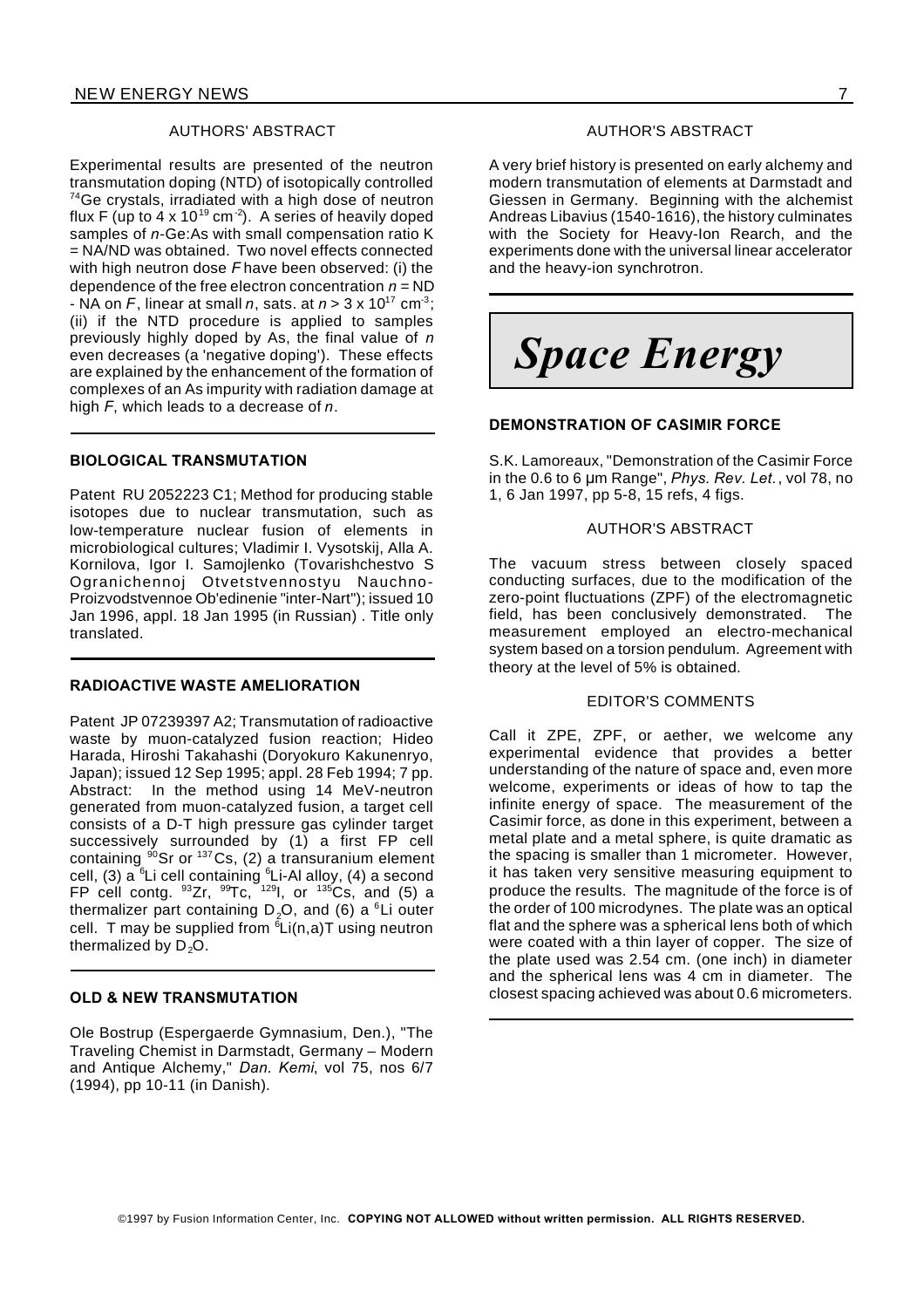# **Miscellaneous**

#### **GRAVITATION SHIELDING POSSIBLE**

E.E. Podkletnov (Moscow Chem. Scientific. Ctr.), "Weak Gravitation Shielding Properties of Composite Bulk YBa<sub>2</sub>Cu<sub>3</sub>O<sub>7-x</sub> Superconductor Below 70 K under E.M. Field," Univ. Cincinnati Engineering, report # MSU-chem 95, abstract cond-mat/9701074.

#### AUTHOR'S ABSTRACT

A high-temperature  $YBa<sub>2</sub>Cu<sub>3</sub>O<sub>7-x</sub>$  bulk ceramic superconductor with composite structure has revealed weak shielding properties against gravitational force in the state of levitation at temperature below 70 K. A toroidal disk was prepared using conventional ceramic technology in combination with melt-texture growth. Two solenoids were placed around the disk in order to initiate the current inside it and also to provide rotation about its central axis. Samples placed over the rotating disk demonstrated a weight loss of 0.3 to 0.5%. When the rotation speed was slowly reduced by changing the current in the solenoids, the shielding effect became considerably higher and reached 1.9 to 2.1 % at maximum.

#### **TORSIONAL SPECTROSCOPY**

Hector E. Avram, Robin L. Armstrong, (Dept. Phys., Univ. Toronto, Canada), "Spin-Polarization Torsional\* Spectroscopy in β-Phase Palladium Hydride," Phys. *Rev. B*, vol 34, no 9, Nov. 1986.

#### AUTHORS' ABSTRACT

A spin-polarization torsional spectroscopy experiment is reported for three samples of  $\beta$ -phase palladium hydride (PdH $_{\mathrm{x}}$ ) with hydrogen concentrations x = 0.80, 0.75, and 0.71. The measurements were carried out at a proton magnetic-resonance frequency of 30 MHZ and a temperature of  $40 \pm 0.5$  K. Frequency spectra were obtained by Fourier transformation of the transient signals detected in the time domain as a function of the duration of the locking pulse after the spin-locking sequence. These spectra provide numerical values of the two lowest tunneling splittings. Both tunneling frequencies decrease in an approximately linear fashion with increasing hydrogen concentration as expected if the changes are related to the reduction in the number of vacancies to which a proton can tunnel. These data should provide a useful test for future theoretical models proposed to describe phonon-assisted tunneling of hydrogen in metals at low temperatures.

\* [Not Torsion Fields in the Russian sense. Ed]

#### **LIGHT IS THE GHOST OF MASS** Chuck Bennett

This decade has seen an upsurge in the interest to resurrect a workable æther in order to provide a practical medium for the analysis of newly discovered phenomena such as over-unity hydrogen energy production, the manipulation of gravitation and overunity electric motors [1-5]. An æther concept based on a permeable medium whereby matter and light waves were separate from each other was squashed as "superfluous" at the turn of the century [6]. Therefore, the new æther must provide an answer to the obstacles encountered, such as manifested by water filled telescopes, stellar aberration and the Michelson and Morley null result.

One approach to this overall goal is to invoke the property of quantization (or discrete particles) to the fundamental structure of the æther [7]. In a recent interview with Arthur C. Clarke, the power available from empty space in terms of "zero-point energy" is described by the late Nobel laureate, Julian Schwinger, as the tapping of "quantum fluctuations" [8]. The quantization of the æther can be explained by the view that the æther consists of a sea of particles that are on the order of a million times lighter than the electron. The mass range of the particles is in the range for the spectrum of all light photons. Therefore, the æther simply consists of a medium of "condensed photons." Then light can be viewed as evaporated mass and mass as condensed light. Steven Rado has characterized this approach in terms of an ideal gas [9]. As far as knowing what's inbetween the particles: it doesn't matter. And that is to be taken literally because there isn't any definable matter between the particles, just uncondensed primordial gradient fields or vacuum.

A theory for gravitation has been presented based on the approach that gravity is the "æther wind" [10]. Gravity is related to mass and mass is related to light energy via the equation,  $\sf E$  = m ${\rm c^2}$ [11-12]. Gravity can be modeled as a mass gradient and is shown to be inversely proportional to the emanation of light energy as a light gradient by the proportionality constant,  $-{\bf c}^2$ . In other words, light is basically a "hole" in the quantized æther that travels as a perturbation opposite the knocking action of the particles that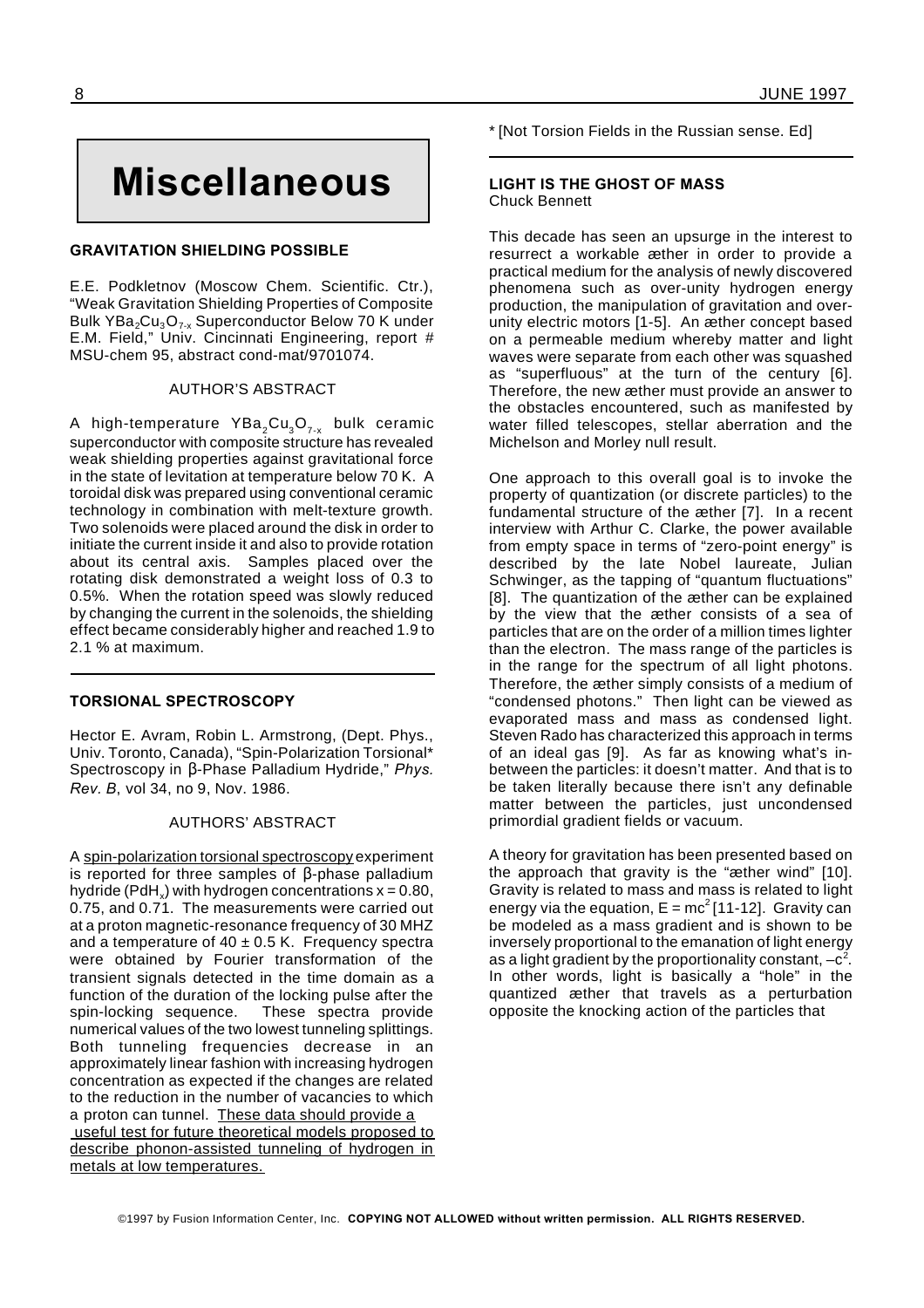comprise the medium. This is why light can be thought of as "the ghost of mass."

This phenomenon is emphasized in two well known actions. When a positron and electron meet, the mass does not necessarily get "annihilated," it simply turns to as equivalent amount of light energy in the form of two powerful  $\gamma$  photons traveling in opposite directions with opposite spins. In another example, when an electron hops from a higher orbit to a lower orbit, a quantum of light energy as a photon is released as exemplified by the Bohr hydrogen atom in a spectrum of discrete quantum energies. The mass loss of the electron is negligible, but the mass and energy of the photon is described by the relations, E = m<sub>p</sub>c<sup>2</sup> = hf, and m<sub>p</sub>c $\lambda$  = h, where m<sub>p</sub> is the equivalent mass of the photon, h is Planck's constant, f is the frequency,  $\lambda$  is the wavelength, and  $\lambda$  is related to f by  $c = \lambda f$ . Photon emission is a good example of where mass (the electron) goes in and light (the photon) goes out.

A quantized æther allows general relativity to be reduced to the mechanics of a real and workable medium rather than an abstract notion that space is curved described by a stream of ambiguous mathematics. Real models of physics have enabled the engineering of flight and hopefully can be extended to the speed-of-light realm to enable luminal or super-luminal space flight.

The three so-called proofs of general relativity may be explained by a quantized æther. Gravitation is the process where the particles that comprise the particle sea are accelerated inward to the center of a mass. Therefore, light would be slowed going against gravity and accelerated towards gravity. This has been shown to be true in experiments where the frequency of photons is shifted to red or blue depending on the direction in the earth's gravitational field. Light from distant stars gets bent towards the sun as viewed from the earth by a very subtle amount. Gravity as the æther wind explains this phenomena. And finally, if gravitation is limited by the tangential speed of the underlying particle of the æther, analogous to sound in gas molecules, then very subtle effects would be observed in rare occasions such as the delay [precession] in the orbit of the perihelion of the planet Mercury as a deviation from calculations based on Newtonian gravitation.

#### References:

- 1. H. Fox, "The Nature of the Æther," *New Energy News*, vol 4, no 12, April 1997, p 9.
- 2. M. Twain, "Æther Workshop," preparation for Workshop (to be held at Stanford Univ. July 18-
- 3. H. Fox, "So You Want to Be Involved in New Energy?" *New Energy News*, vol 4, no 12, April 1997, pp 2-3.
- 4. M.G. Millis, "NASA Preparing for the Future," *New Energy News*, vol 4, no 12, April 1997, pp 6-7.
- 5. H. Aspden, "The Motors that Keep Us Alive," *New Energy News*, vol 4, no 12, April 1997, pp 1-2.
- 6. A. Einstein, "On the Electrodynamics of Moving Bodies," *Annalen Derphysic*, vol 17, no 5, September 26, 1905, pp 891-921.
- 7. C. Bennett, "A Quantized Æther," *New Energy News*, vol 4, no 7, November 1996, p 7.
- 8. F. Guteri, "An Odyssey of Sorts," *Discover*, May 1997, pp 68-69.
- 9. S. Rado, Aethro-Kinematics, Aethron Publishing Co., Los Angeles, 1994.
- 10. C. Bennett, "Gravity as the Æther Wind," April 1997.
- 11. C. Bennett, "Einstein's Mass Dilation as Æther Drag," *New Energy News*, vol 4, no 12, April 1997, p 7.
- 12. A. Einstein, "Does the Inertia of a Body Depend Upon its Energy?" *Annalen Derphysic*, vol 18, no 3, November 21, 1905, pp 639-641.

#### **TEXAS A&M REFUSES SEMINAR**

John Kirsch (staff writer), "Panel Speakers Draw Criticism from Some A&M Faculty Members," *Bryan-College Station Eagle*, 15 April 1997, pp A2, A7.

#### SUMMARY

An alternative energy seminar featuring Dr. John O'M. Bockris, Distinguished Professor of Chemistry, was denied the use of the Engineering/Physics Building on the night of Friday, April 18, on the grounds that the credentials of its four speakers were questionable. The listed participants were Drs. Bockris (Texas A&M) and Pat Bailey (of the Inst. for New Energy), J.J. Hurtak of the Academy for Future Science, and graduate student Todd Hathaway, who was also an organizer of the seminar. No University funds were being used for the event.

The faculty spokesperson quoted by the newspaper was Frank Cotton, also a Distinguished Professor of Chemistry at Texas A&M, who told the reporter that faculty members and administrators had forced the cancellation of seminar plans after learning who the speakers were. "They're all kooks and charlatans," Mr. Cotton was quoted as saying.

20, 1997). Plasmatronix, Intl., P.O. Box E, Menlo Park, CA 94026, Phone 415-569-3299.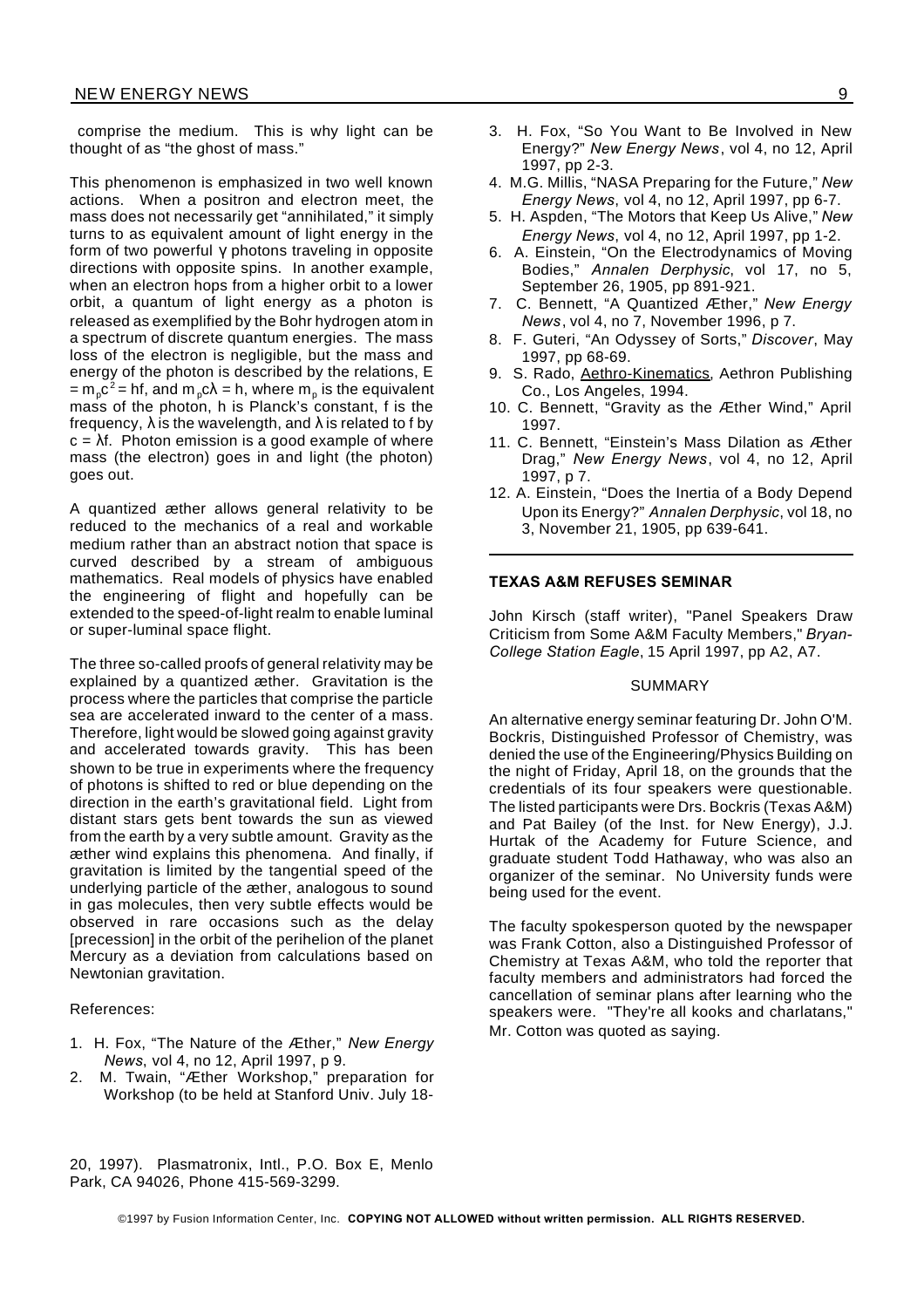Bockris' research in such controversial areas as cold fusion and low-energy nuclear reactions has drawn criticism from his fellow faculty members for several years. The newspaper mentioned that the Web site for participant J.J. Hurtak provided information on ordering a UFO video [which possibly the University faculty thought was condemning evidence against him].

The seminar, Alternative Energy Resources & Technology, was held instead at St. Mary's Catholic Student Center, which had no problem with the controversial nature of the information. The following are two letters which directly resulted from the Texas A&M faculty decision.

To: Editor, Bryan-College Station Eagle For: Letters to the Editor

I read with sad depression a recent article written yesterday, April 15, by John Kirsch, Eagle staff writer, about the Friday evening lecture at Texas A&M University, in which I am a scheduled speaker. **Unfortunately, his article is mostly trash and misleading** – as he has published his own version of illusions and negative thoughts about this seminar – without ever bothering to check out any of the facts, issues or intentions of the speakers. An e-mail with a summary of his article that was sent to me is attached.

**As a newspaper editor, you may want to publish the truth about what is happening in the world.** This includes presenting **both sides** of any issue, whether it be what is happening in the areas of advanced energy conversion research, or (dare I say) what really happened in Waco.

If you want to see what is happening in the area of "cold-fusion," where Japan has over 200 active patents and is doing repeatable over-unity (new potential energy) research, you can access that information at the Institute for New Energy Web site: www.padrak.com/ine/.

I include for you to review in your office a copy of a 1994 paper (6 pages) presented by SRI International under EPRI (Electric Power Research Inst.) funding, where they stated that they had also achieved a major "cold fusion" reaction in one of the three experiments that they performed. This is one new area of advanced energy research where things are indeed happening. There are also other areas where other exciting things are happening – that anyone is able to see – if they take the time to pull their heads out of the sand!

If you wish to continue to publish slanted and misleading stories for sales-appeal without including the facts on both sides – stay out of my way!

I will be there Friday evening. You should formally send John Kirsch to write and publish exactly what is said and exactly what happens – and not what he thinks others should hear, especially to slander others or mislead your readers. I would think that your readers would like to know what is actually happening and not someone's morbid thoughts about it.

I have personally seen several times how the press is able and has slanted and tainted the truth to serve its own egotistical or financial purposes. I do not allow that behavior in my life. I am sure that you would also not want that type of behavior in yours. I will look forward to Friday evening.

Sincerely, /s/ Dr. Patrick G. Bailey, President, Institute for New Energy

Ph.D., Nuclear Engineering, MIT, 1972 Past Technical Program Chairman for the IECEC (1984, 1991) Past Steering Committee Member, IECEC (12 years) Past Project Manager, EPRI, Nuclear Power Division, Nuclear Safety and Analysis Dept. Active researcher

 $\Diamond$   $\Diamond$   $\Diamond$ 

#### **APOLOGIES TO DR. BOCKRIS**

*The attached letter was received by Dr. John O'M. Bockris on Monday, April 21, 1997; therefore, the matter regarding the seminar's change of venue has been resolved. Out of respect for the individual that submitted the letter, the person's identity will be protected. The following information was forwarded to 1500 faculty, staff, and students on campus and the Board of Regents of Texas A&M.*

Dr. John Bockris Distinguished Professor Chemistry Department, Texas A&M University

On behalf of faculty, staff and students that were involved with the decision to cancel the "Alternative Energy Resources & Technology" seminar, please accept this humble apology for the poor judgement that resulted in reversing the decision to not hold the<br>seminar on campus. Based upon the material Based upon the material presented at the seminar at St. Mary's Catholic Student Center, you have proven that your work in cold fusion is legitimate and should be taken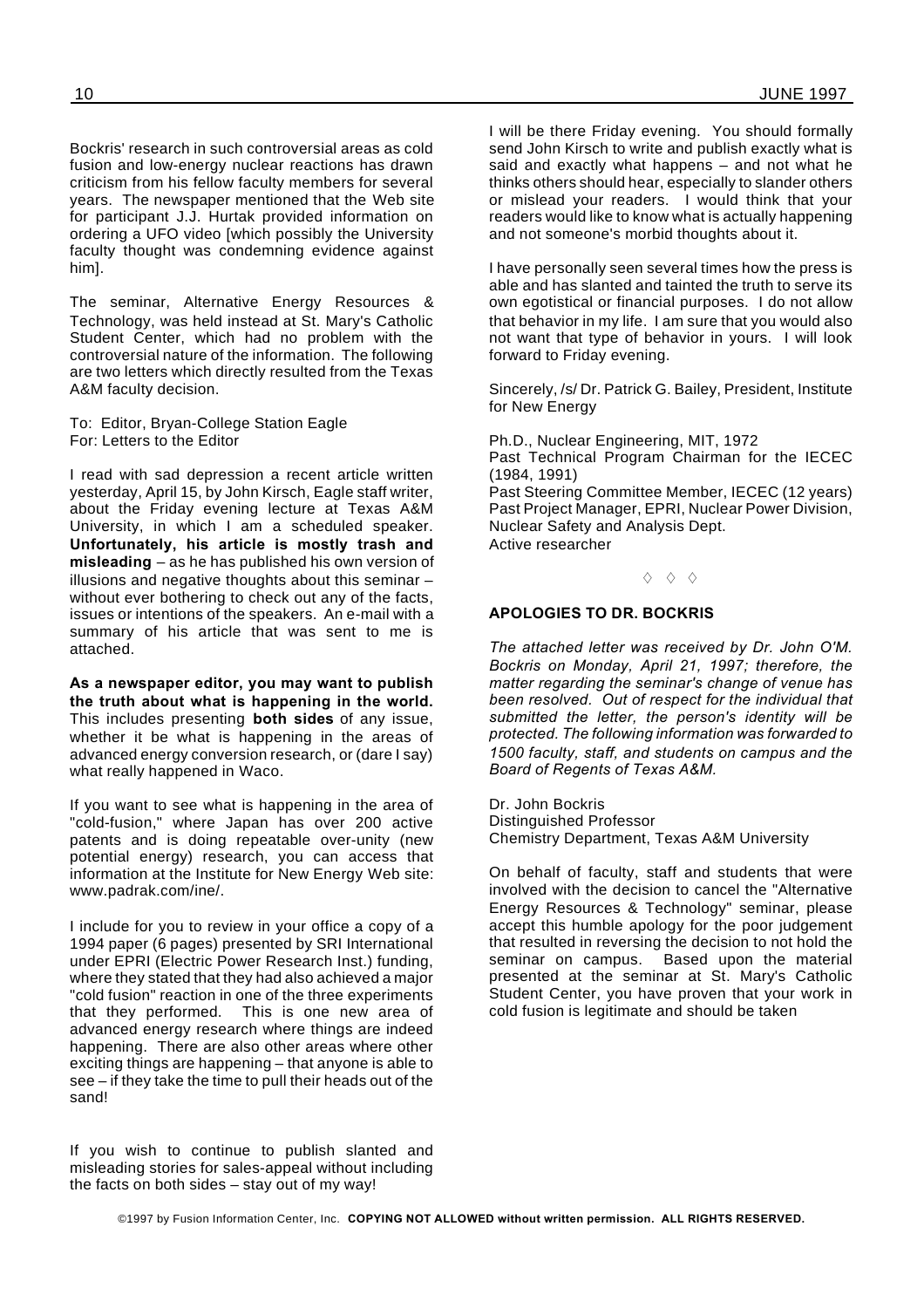seriously. 173 patents in the cold fusion field is convincing evidence in and of itself.

It is truly unfortunate that you have unnecessarily [experienced] so much resistance in sharing your ground breaking research with the University community. I sincerely hope that the other people involved with making the mistake of forcing your seminar off campus will be open-minded enough to allow the Fall 1997 Alternative Energy Conference to be held on campus.

Sincerely, /s/ (name deleted) Mechanical Engineering Dept. Texas A&M University

#### **News Release FOR IMMEDIATE RELEASE**

Mike Fisher ZENERGY CORPORATION

#### **\$100,000 FOR DEMONSTRATION OF A FREE ENERGY MACHINE**

Chandler, Arizona, April 15, 1997 - To further the quest towards a fuel-less and pollution-free power source, Zenergy Corporation announces a challenge to all scientists and inventors developing advanced energy machines. Zenergy offers to pay US\$100,000 to any individual or corporation who can demonstrate a working "free energy" machine.

Zenergy believes the momentum in this field is increasing and several breakthroughs are imminent. Zenergy was founded with the vision to help facilitate these breakthroughs, thereby providing mankind with clean, inexpensive, and abundant energy sources. Now is the time for a fuel-less energy machine to power our homes, cars, and portable computers. The founders of Zenergy are willing to risk their money in order to find a machine which can then become the power source of a new generation.

To qualify for the Challenge, the machine must produce a minimum of 100 watts of net power output, and the output power must exceed the input power by 150% or operate in a self-running condition. The machine may draw energy from an external power source, but may not draw power from heat, radiation, induction, a transducer or any other traditional storage device within or external to the device unless agreed to before the Challenge. Conventional technology such as the following will not be considered: internal combustion engines, fuel cells, solar cells, nuclear fission, wind generators and hydroelectric sources.

Certain types of batteries which exhibit extraordinary characteristics may be considered.

Further details and conditions of the Challenge can be obtained at the Zenergy Internet Site located at http://zenergy.com, or by contacting Zenergy Corporation at 602-814-7865.

#### **COSMOLOGY NOTES**

Greg Hodowanec

**FYI:** Brief simple tests continue to show a relation between reactive components and the fundamental Rhysmonic Frequency! A low level (sinusoidal) excitation of the coils here results in a 'parametric' type of interaction with the aether itself and builds up to useful levels which then can be used as real power in resistive loads. I have a strong suspicion that **all** free energy devices will be shown to involve this type of process.

/s/ Greg

#### **I. Test of Special 3-coil Transformer**

This coil was fabricated by Bill Ramesy, a knowledgeable researcher and a highly adept experimenter. The three coils were wound on top of each other of #30 AWG enamel wire. The coils had an inductance of about 3 mH (1Kc) and a resistance of 5.5 ohms (the ferrite core was approx. 5/16" diam., 1-3/4" length). The coils were roughly evaluated in the reactive mode as given below:

A. Test #1 *f*<sub>0</sub> ≅ 53.8 KHz



25 MHz Scope used (good sinusoidals)

$$
V_{G}
$$
 ≈ 5 V (pk-pk) ≈ 3.53 V (RMS)  
\ni<sub>G</sub> ≃  $\frac{3.53}{5 \times 10^{3}}$  ≈ .71 mA (RMS) (I line)  
\nBoth  $\}P_{in}$  ≈ 2.5 mW (RMS)

$$
V_{\text{out}} \cong 5 \text{ V (pk-pk)} \cong 3.53 \text{ V (RMS)}
$$
  

$$
i_{\text{out}} \cong \frac{3.53}{0.47 \times 10^3} \cong 7.51 \text{ mA (RMS)}
$$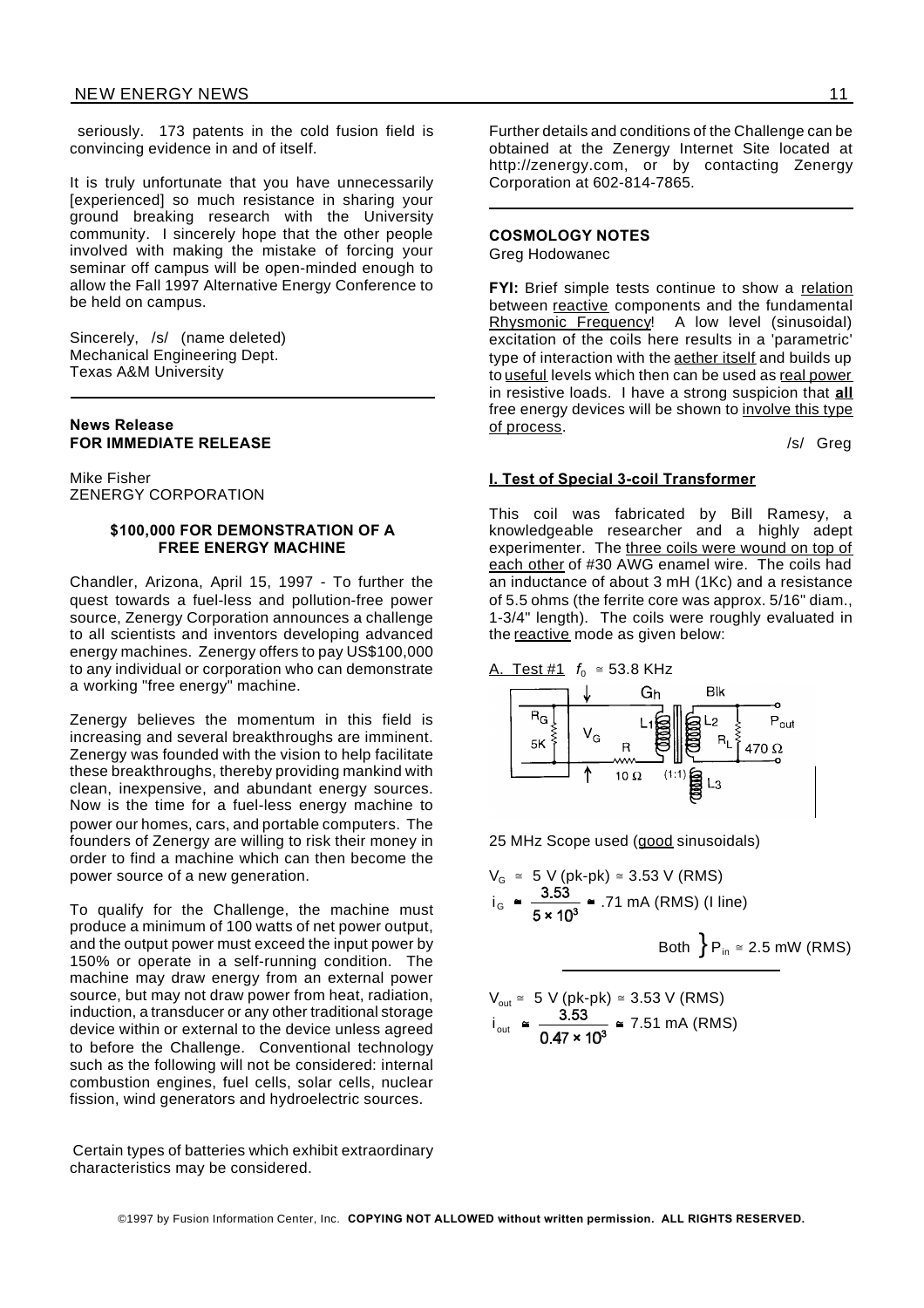## Both  ${ }$   ${P_{out}}$   $\cong$  **26.5 mW** (RMS)

R = 10 Ω: 
$$
V_R \approx 105 \text{ mV} \approx 74.2 \text{ mV (RMS)}
$$
  
 $i_R \approx i_{\text{circ}} \approx \frac{74.2}{10} \approx 7.42 \text{ mA (Rms)}$ 

$$
P.G. = \frac{P_{out}}{P_h} \approx \frac{26.5}{2.5} \approx \frac{10.6 \text{ times}}{10.6 \text{ times}}
$$
  
also P.G. =  $\frac{I_{circ}}{I_{line}} \approx \frac{7.42}{.71} \approx \frac{10.5 \text{ times}}{10.5 \text{ times}}$ 

Reactive Power

$$
L_1 \cong V_G \times i_{\text{circ.}} \cong 3.53 \times 7.42 \cong \underline{\text{26.2}} \text{ mW}
$$
\n(almost same as P<sub>out</sub>)

**B.** Test #2  $f_0 \approx 53.8$  Khz



$$
V_G \approx 1.6 \text{ V (pk-pk)} \approx 1.13 \text{ V (RMS)}
$$
  
\n $i_G \approx \frac{1.13}{5 \times 10^3} \approx .23 \text{ mA (RMS) (l line)}$   
\nBoth  $\}P_{in} \approx \frac{0.26}{3} \text{ mW (RMS)}$ 

$$
V_{\text{out}} \cong 3 \text{ V (pk-pk)} \cong 2.12 \text{ V (RMS)}
$$
  
\n
$$
i_{\text{out}} \cong \frac{2.12}{0.47 \times 10^3} \cong 4.5 \text{ mA (RMS)}
$$
  
\nBoth  $\Big\}$  P<sub>out</sub>  $\cong$  9.54 mW (RMS)

R = 10 Ω: 
$$
V_R \approx 125 \text{ mV} \approx 88.4 \text{ mV (RMS)}
$$
  
 $i_R \approx i_{\text{circ}} \approx \frac{88.4}{10} \approx 8.84 \text{ mA (Rms)}$ 

P.G. = 
$$
\frac{P_{out}}{P_h}
$$
 =  $\frac{9.54}{.26}$  = 36.7 times  
also P.G. =  $\frac{i_{circ}}{i_{line}}$  =  $\frac{8.84}{.23}$  = 38.4 times  
Reactive Power  
L<sub>1</sub> ≈ V<sub>G</sub> x i<sub>circ</sub> ≈ 1.13 x 8.84 ≈ 10 mW  
(almost same as P<sub>out</sub>)

#### **II. Conclusions:**

These results appear to be quite similar to Sweet's early VTA tests?

LETTERS

Re: *NEN*, April 1997, page 8 "Magnetic Gravity Field Monitoring"

Dear Sir,

I note your invitation to offer comments on the experiment described in this article. Regrettably, I am unable to offer a scientific and mathematical appraisal of the effects as observed but feel that perhaps another British academic, Dr. Harold Aspden, (knowledgeable on most things magnetic) may be in a better position than myself to enlighten your readers.

On reading the article, it became apparent that the author was perhaps placing a wrong interpretation on his observations and I would suggest that what he attempted could be related to other phenomena which has been reported elsewhere and also appeared on the Internet.

The following [projects] I feel are relevant and worthy of further investigations:

1. The Hammel and Sinclair levitating craft.

2. The Bedini experiment using the principles of Hammel and Sinclair.

3. The GRASSHOPPER PROJECT..... Whilst in America, this was at one time secret, it is important to realize that this originated from East Germany in the 1960's and came to prominence some eight years ago, therefore, I am assuming it is in the public domain by now. I recall the late Rolf Schaffranke's comments on learning of this... "He thought that teleportation had been achieved."

For the uninformed, this experiments comprised two quartz toroids as the core material with a capacitor on both major faces and each core including a toroidal winding.

Both toroids were mutually at 90° to each other and energized with an unknown A.C. signal. A brilliant white light was observed and when the two coils were

©1997 by Fusion Information Center, Inc. **COPYING NOT ALLOWED without written permission. ALL RIGHTS RESERVED.**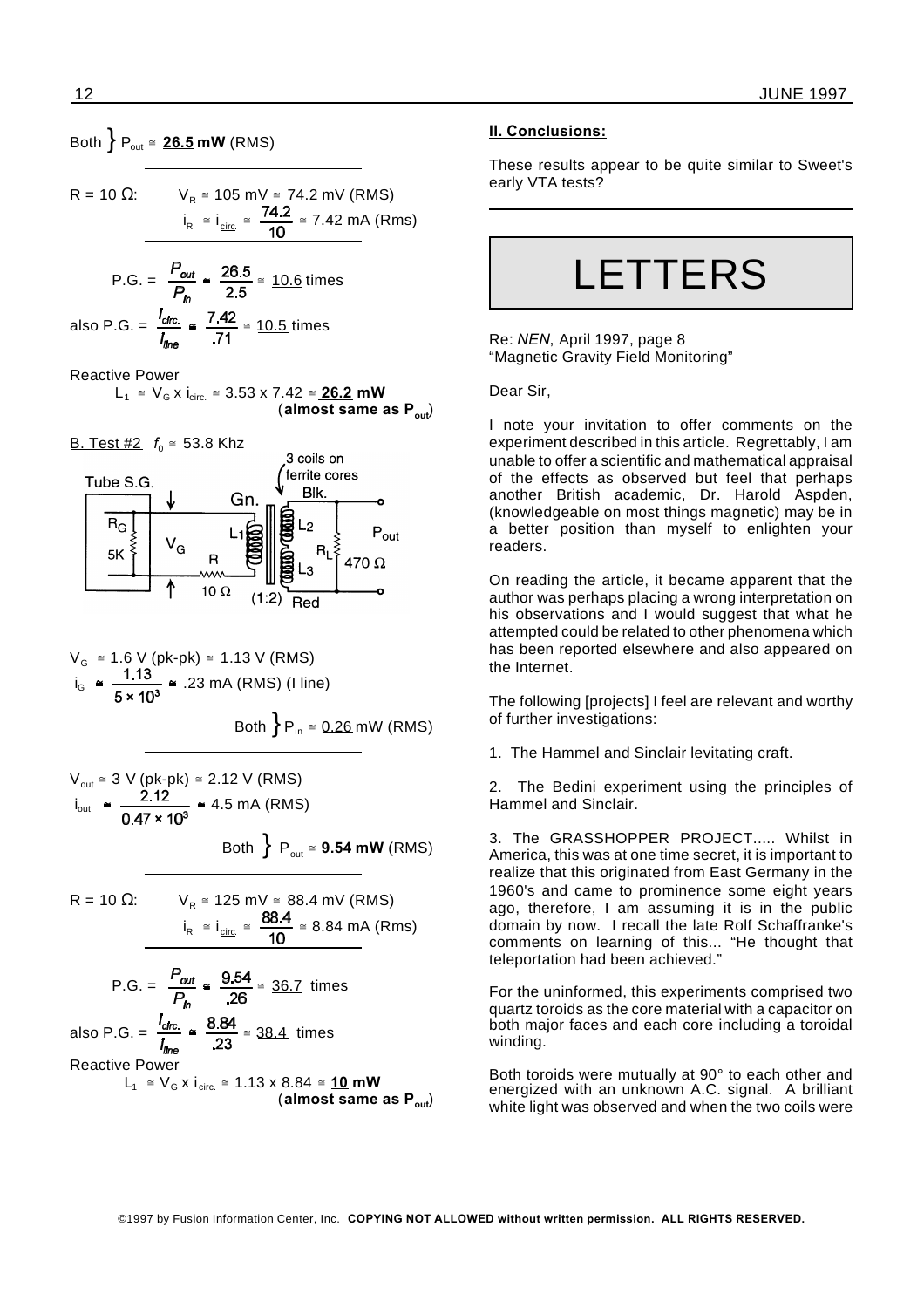#### NEW ENERGY NEWS 13

brought together (as you would close an open book) the whole assembly vanished. Normally this unit would have re-appeared at another location, hence<br>the title Grasshopper. Fortunately in the last Fortunately in the last experiment the unit could not be found but because telemetry control was used it was subsequently located past Pluto's orbit traveling at a velocity of 0.9 x C. Thus it will be seen that the work of Bill Ramsay appears to be linked to previous experiments.

This factor has prompted me to ask, why Pluto's orbit for the direction of travel? It also prompts the questions:

a. Will two objects in free space having identical frequencies experience a force of attraction or repulsion? No one has been able to answer this question.

b. Since the earth has its Schuman frequency = 7.8Hz., do other planets, etc., have their own frequencies and what are they?

c. Does this [planetary frequency] have any significance in the way the orbits of celestial bodies are maintained?

Finally, we could refer to Principle of Ultra-relativity in which one of Sieki's co-workers not only produced a Tachyon flare but apparently weight loss was also observed, if I understand it correctly. One may also refer to Revolution in Science, Technology, and Medicine by Hans Nieper, which I believe also covers this topic.

I hope these few observations and comments may inspire an extension to the work of Bill Ramsay and lead to a better understanding of Mssrs Hammel's and Sinclair's efforts.

Sincerely, /s/ Donald P. Walton

![](_page_12_Picture_9.jpeg)

Intersociety Energy Conversion Engineering **Conference** 

## **IECEC - 1997**

July 27 to August 1, 1997 Hilton Hawaiian Village, Honolulu, HI

Abstracts in the area of "Innovative Concepts – Cold Fusion" and other Advanced Energy Conversion Technology areas were accepted until *Lighter notes*

#### **CONFIDENCE**

At a recent computer software engineering course in the U.S., the participants were given an awkward question to answer:

"If you had just boarded an airliner and discovered that your team of programmers had been responsible for the flight control software, how many of you would disembark immediatelv?"

Among the ensuing forest of raised hands only one man sat motionless. When asked what he would do, he replied that he would be quite content to stay on board. With his team's software, he reasoned, the plane was unlikely to even taxi as far as the runway, let alone take off.

(borrowed from *The Electrostatics Newsletter*, who found it somewhere on the Internet)

January 17, 1997. Draft papers due March 1997, and Final papers are due in May 1997.

More info. available at: <busassist@aol.com>

### **ICCF-7 International Cold Fusion Forum Vancouver, B.C., Canada April 19-24, 1998**

With the maturation of the field, ICCF-7 seeks to attract a more diverse audience including additional scientists, research institutes, students, national funding agencies, commercial interests, journalists, and spouses. It is the objective of ICCF-7 to provide a productive international forum for communication and education.

#### **Calendar:**

June 1997: Local Organizing Committee call for 1-2 paragraph abstracts for sampling of potential presentations. Selection rules and evaluation criteria will .<br>be provided at this time.

September 1997: Official call for full, one-page abstracts. Final peer review process begins.

December 1997: Final notification to all presenters regarding the format of their presentation.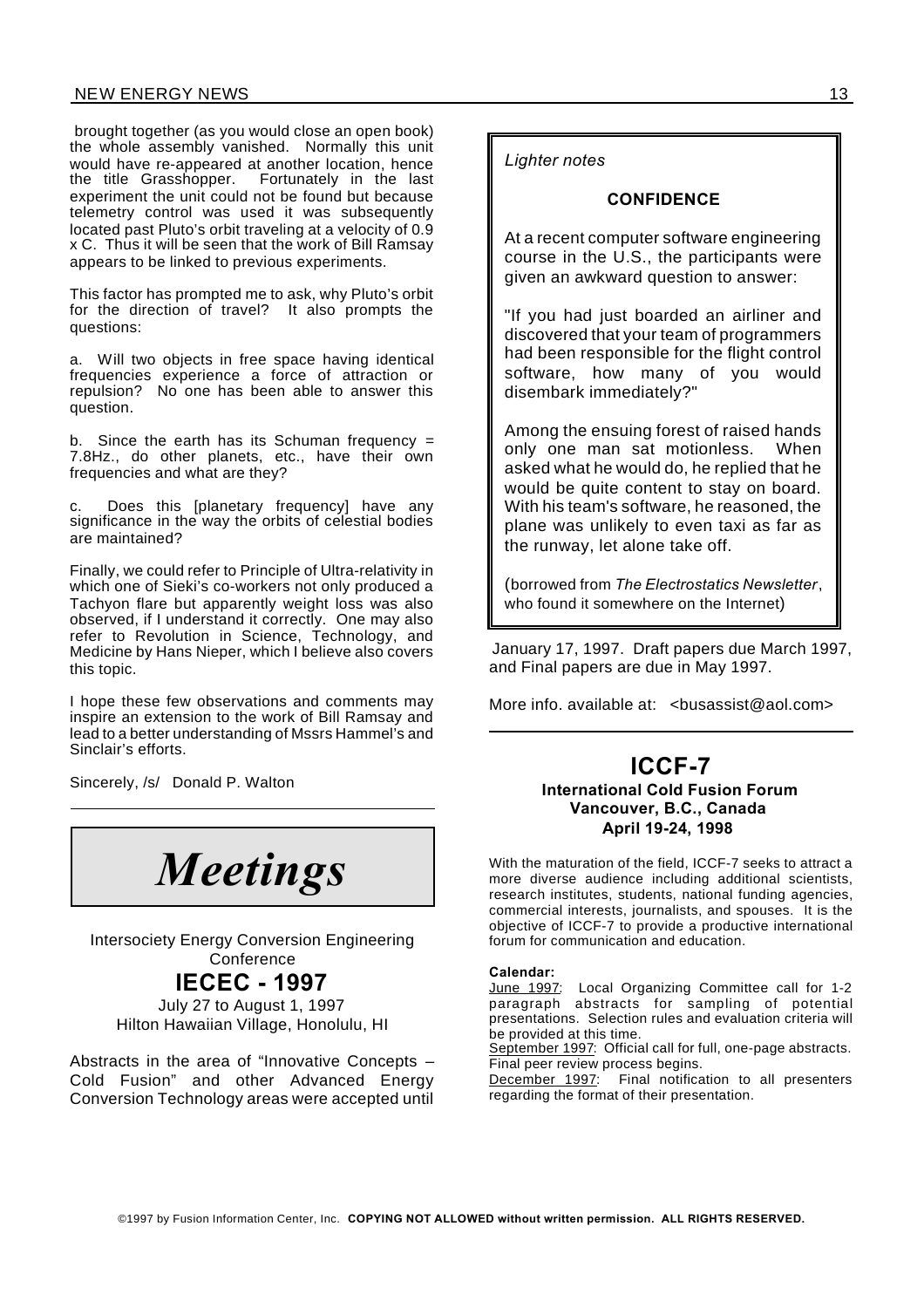January 1998: Deadline for final abstracts to be published in ICCF-7 Program Manual and Website.

April 1998: Conference. All presenters must hand in their final papers during the conference for timely inclusion in the publication ICCF-7 Proceedings.

A different topic is planned for each day at ICCF-7. An invited presentation with summary review or global implications for the entire field will begin each day's topic, followed by five oral presentations on the topic. Afternoons will be entirely devoted to enhanced poster sessions, which include a 3-5 minute oral preview and summary. A "Top Ten" poster presenters will be selected by the attendees, and each will conduct an expanded 15 minute presentation to the full audience on Thursday afternoon. Three evening workshops will also be held.

Topics include: Heat & Related Products, Nuclear Processes & Products, Materials & Innovative Approaches, and Theory & Nuclear Physics.

For more information or to get on mailing list, contact: ICCF-7 c/o ENECO 391-B Chipeta Way, Salt Lake City, UT 84108 USA Phone (801) 583-2000 Fax (801) 583-6245 jaeger@ENECO-USA.com

#### **Conference on the Fundamental Structure and Mechanisms of the Universe**

May 30 - June 1, 1997

at the Gold Rush Country, about 2 hrs. from San Francisco in the foothills of the Sierras.

"The conference will be a search for a common structure that will clearly explain the behavior of electromagnetism and matter, forces, space, time, entropy, at a fundamental level, and remove the wave particle duality, and should allow physics to move forward again." Organized by the Alexandria Foundation.

For further details, refer to web site: www.kcbbs.gen.nz/users/rtomes/conf-l.htm

An **AETHER Conference** is being planned for July or August 1997 at Stanford, CA. Its purpose is to bring together contacts, researchers and theorists on the subject of the Aether. For further info contact: Plasmatronics, Int., P.O. Box E, Menlo Park, CA 94026, Tel. 415-569-3299.

# **Commercial Column**

The following companies (listed alphabetically) are commercializing cold fusion or other enhanced energy devices: [Listings with your additional copy, or boxed, for small annual service fee.]

#### **COMPANY**: PRODUCT

**American Pure Fusion Engineering and Supply**: Warren Cooley, 1-800-789-7109 or 503-585-6746. Email to: Coolwar@aol.com

**CAI, Inc.,** CAI has acquired rights to develop and produce a new-type of thermal power based on the controlled production of clean nuclear reactions from micro-miniature tokamaks (provided by nature). Contact through FIC, Voice 801-583-6232, Fax 801-583-2963.

**Clustron Sciences Corp.**: Contact: Ron Brightsen, 703-476-8731.

**ENECO**: is in the business of commercializing the exciting new field of low energy induced nuclear reactions in solids via patent licensing, jointventures, and co-operative research. ENECO, University of Utah Research Park, 391-B Chipeta Way, Salt Lake City, Utah 84108 USA. Contact Fred Jaeger, Voice 801-583-2000, Fax 801-583- 6245. Email: jaeger@ENECO-USA.com

**E-Quest Sciences**: Contact Russ George, FAX 415- 851-8489.

**Fusion Information Center (FIC)**: Research and development of new energy systems. The world's most complete resource depository for cold fusion research information, as well as other new energy research including zero-point energy; space energy research; electronic, electromagnetic, and mechanical over unity devices and transmutation. We are the publishers for *New Energy News*, and *the Journal of New Energy.* Voice 801-583-6232, Fax 801-583-2963. Contact Hal Fox.

**Holotec AG**: Clean Energy Technology, contact André Waser, Gen. Mgr., Bireggstrasse 14, CH-6003, Luzern, Switzerland. Phone 011 41-41 360 4485, or Fax 011 41- 41 360 4486.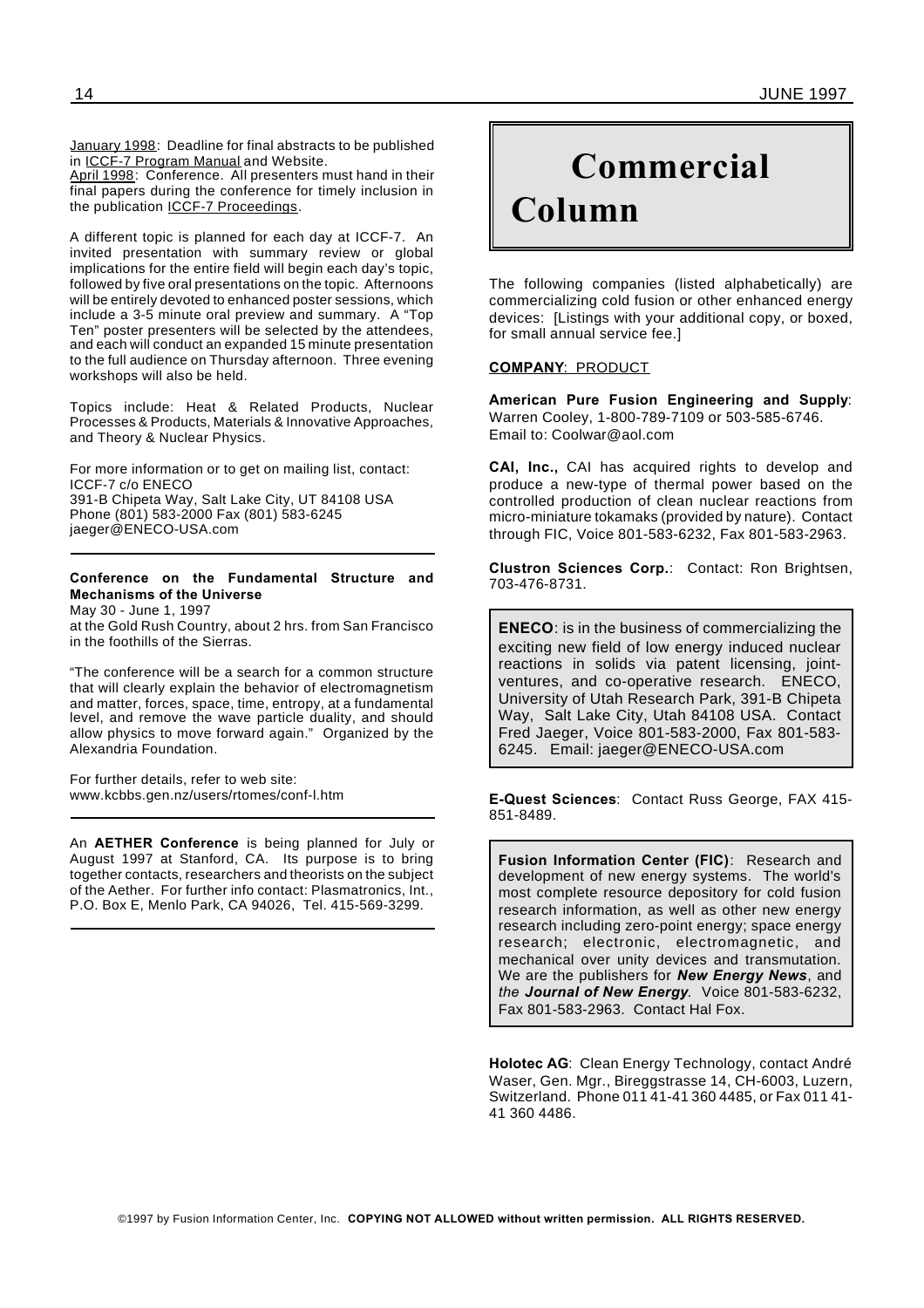**Hydro Dynamics, Inc**.: Rome, Georgia. Contact James Griggs, Voice 706-234-4111 Fax 706-234-0702.

**JET Energy Technology, Inc.**: Weston, MA. Contact Dr. Mitchell Swartz, Voice 617-237-3625. Fax 617-237- 3625.

**Labofex, Experimental and Applied Plasma Physics**: Ontario, Canada. Contact Dr. Paulo N. Correa. Tel 905- 660-1040 Fax 905-738-8427

**Magnetic Power Inc.**: Sebastopol, CA. Contact Mark Goldes, voice 707-829-9391, Fax 707-829-1002.

**Nova Resources Group, Inc**.: Denver, CO. Call Chip Ransford, Phone 303-433-5582.

**UV Enhanced Ultrasound**: Hong Kong. FAX 852- 2338-3057.

**"YUSMAR"- Scientific-Commercial Company:** President: Dr. Yuri S. Potapov, 277012 Kishinev, Moldova. Phone and Fax 011-3732-233318.

**Zenergy Corporation**: 390 South Robins Way, Chandler, AZ 85225. Contact Reed Huish: 602-814- 7865, Fax 602-821-0967, e-mail: info@zenergy.com

Note: The Fusion Information Center has been acting as an information source to many of these companies. We expect to augment our international service to provide contacts, information, and business opportunities to companies considering an entry into the enhanced energy market.

#### **INFORMATION SOURCES**

Academy for New Energy (ANE) 216 Commerce Drive,

Ste. 4, Fort Collins, CO 80524. Tel. 970-482-3731 *ANE Newsletter*, quarterly publication of ANE, edited by Robert Emmerich.

*Advanced Energy Network Newsletter*, quarterly. Advanced Energy Network, P.O. Box 691, Rondebosch 7700 Capetown, Rep. South Africa.

*Cold Fusion*, monthly newsletter, edited by Wayne Green, 70 Route 202N, Petersborough, NH 03458.

*Cold Fusion Times,* quarterly newsletter published by Dr. Mitchell Swartz, P.O. Box 81135, Wellesley Hills MA 02181. Home Page: http://world.std.com/~mica/cft.html

*Cycles*, a R&D newsletter, published by Dieter Soegemeier, Editor, GPO Box 269, Brisbane, QLD.4001, Australia. Phone/Fax: +61 (0)7 3809 3257.

*Electric Spacecraft Journal*, quarterly, edited by Charles A. Yost, 73 Sunlight Drive, Leicester, NC 28748.

*Electrifying Times*, 3/year magazine. 63600 Deschutes Market Rd, Bend, OR 97701

541-3 88-1908 , Fax 541-38 8-2750, E-m ail <etimes@teleport.com> www.teleport.com/~etimes/

*Fusion Facts* has become a section in the *Journal of New Energy*.

*Fusion Technology,* Journal of the American Nuclear Society, edited by Dr. George Miley, 555 N. Kensington Ave., La Grange Park, IL 60525.

*Infinite Energy,* bi-monthly magazine. P.O. Box 2816, Concord, NH 03302-2816. Voice: 603-228-4516. Fax: 603-224-5975 E-mail 76570.2270@compuserve.com

**Institute for New Energy (INE),** organization to promote and help find funding for new energy research.

Visit our **Home Page**: www.padrak.com/ine/ which contains many important scientific papers and current reports on all areas of research. Email: ine@padrak.com

Salt Lake City, Utah. Voice 801-583-6232, Fax 801-583-2963.

> *New Energy News* monthly newsletter for INE, highlighting the research and development in the worldwide new energy arena. Edited by Hal Fox.

*Journal of New Energy***,** quarterly, presenting papers representing the new areas of energy research, leading-edge ideas in the development of new energy technology, and the theories behind them. Published by the Fusion Information Center, Inc. Editor: Hal Fox.

KeelyNet BBS - Jerry Decker, 214-324-3501 Internet: www.keelynet.com E-mail: jdecker@keelynet.com

*Planetary Association for Clean Energy Newsletter*, quarterly, edited by Dr. Andrew Michrowski. 100 Bronson Ave, # 1001, Ottawa, Ontario K1R 6G8, Canada. Web page: http://energie.keng.de/~pace

*Space Energy Journal*, quarterly, edited by Jim Kettner & Don Kelly, P.O. Box 1136, Clearwater, FL 34617- 1136.

The above list of commercial and information sources will be growing. New listings will be added as information is received. Send information to *NEN*, P.O. Box 58639, Salt Lake City, UT, 84158.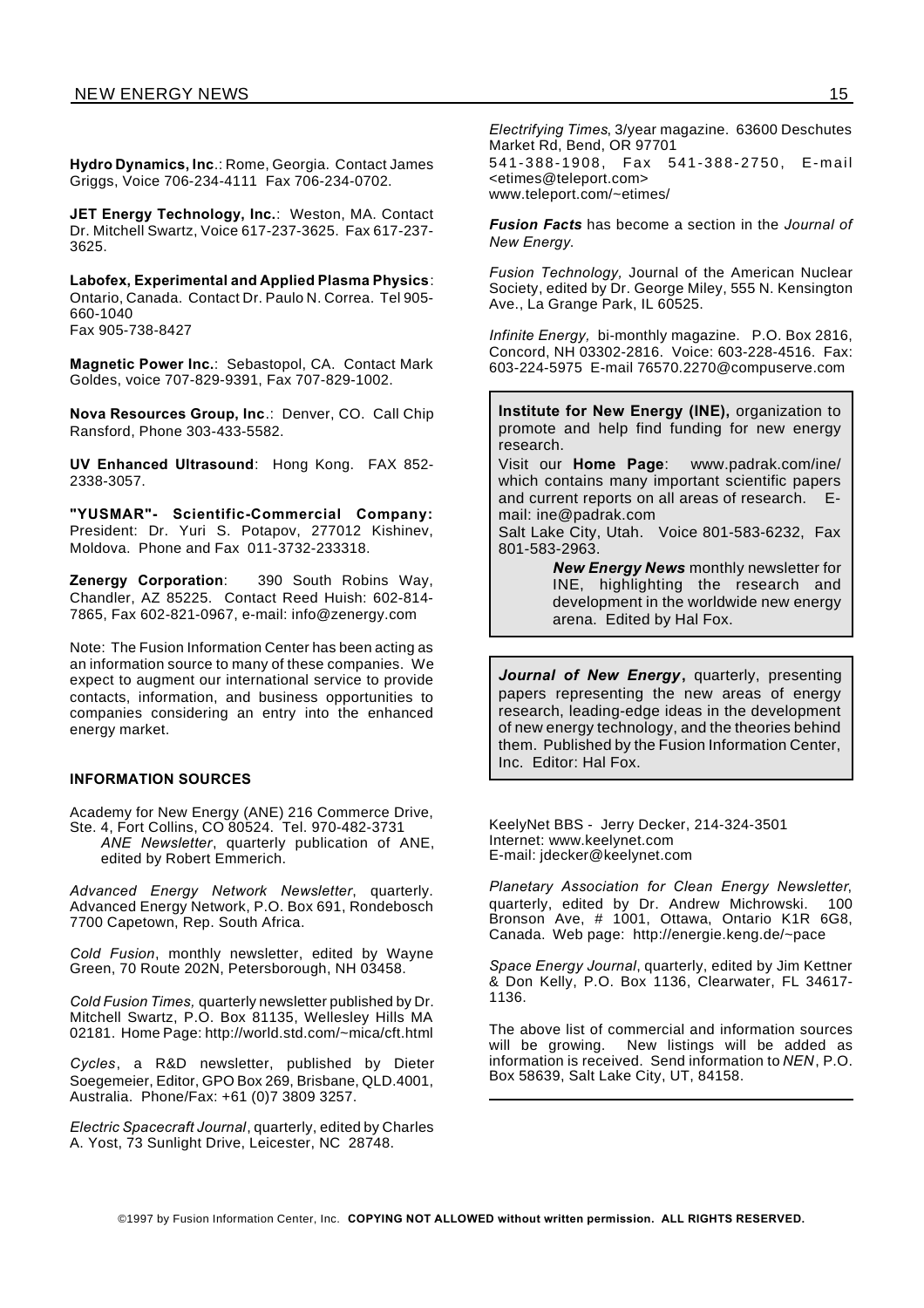#### **CHARGE CLUSTER TRANSMUTATION** By Hal Fox Editor, *Journal of New Energy*

#### **ABSTRACT**

Kenneth Shoulders has presented a paper showing that much of the excess energy produced by cold fusion is due to fracto-emission of high-density charge clusters which cause nuclear reactions. Neal and Gleeson have discovered how energetic charge clusters in water solutions can reduce radioactivity. Jin et al., have produced a mathematical model of high-density charge clusters together with associated transport of positive ions and has shown that this energetic toroid can induce nuclear reactions by plasma injection into target nuclei. High-density charge cluster patents are now pending on inventions that will reduce radioactivity, produce thermal energy without neutrons, create scarce elements from plentiful elements, and make table-top particle accelerators practical. Data from independent replication of nuclear reactions produced by charge clusters will be presented together with professional reports detailing the mechanisms involved in plasma-injected transmutation.

The latest developments in the new technology of plasmainjected transmutation will be summarized and the expected environmental impact will be outlined.

#### **A. INTRODUCTION**

The discovery by Rod Neal and Stan Gleeson has shown that excess thermal energy or reduction of radioactivity can be produced by the use of high-density charge clusters in an electrochemical reactor [1]. Kenneth Shoulders has shown that high-density charge clusters, under appropriate conditions, can cause nuclear reactions [2]. Sam Faile and Nicholas Reiter have shown that exploding bridge wires under atmospheric pressure using short, high-potential electric discharges appear to produce some nuclear reactions [3]. Shoulders has further shown that the fractoemission of charge clusters is a probable cause of the nuclear events and excess heat in at least some cold fusion experiments [2]. These discoveries of the

Breakthrough Video on Breakthrough Technologies **Just Released Free Energy: The Race to Zero Point** From Nikola Tesla to New Hydrogen Energy, Plasma Discharge to T. Townsend Brown, Magnetic Motors to Anti-Gravity... **the Era of Unlimited Energy has begun!** A comprehensive 110-minute broadcast-quality documentary featuring the most promising devices, processes and theories from brilliant visionary scientists and the most persistent independent inventors on the planet! Get late information on the history and latest revolutionary developments from the following: Tom Bearden **Dennis Lee** Dennis Lee Dave Porter Dr. Dennis Cravens Eugene Mallove Troy Reed Hal Fox **Jeane Manning** Roy Thornson John Hutchison Joseph Newman Paramahamsa Tewari Dr. Shiuji Inomata Dr. Brian O'Leary Tom Valone Moray King **Paul Pantone** *Hosted by*: Bill Jenkins *Written & Directed by:* Christopher Toussaint *Produced by:* Harry DeLigter *Distributed by:* Lightworks Audio & Video *Music by:* Steve Gaines, Richard Burmer, Mark Swane

> VHS HiFi \$34.95 + \$3.05 S&H = \$38.00. (INE members only \$35.00) Order from: FIC, P.O. Box 58639, Salt Lake City, Utah 84158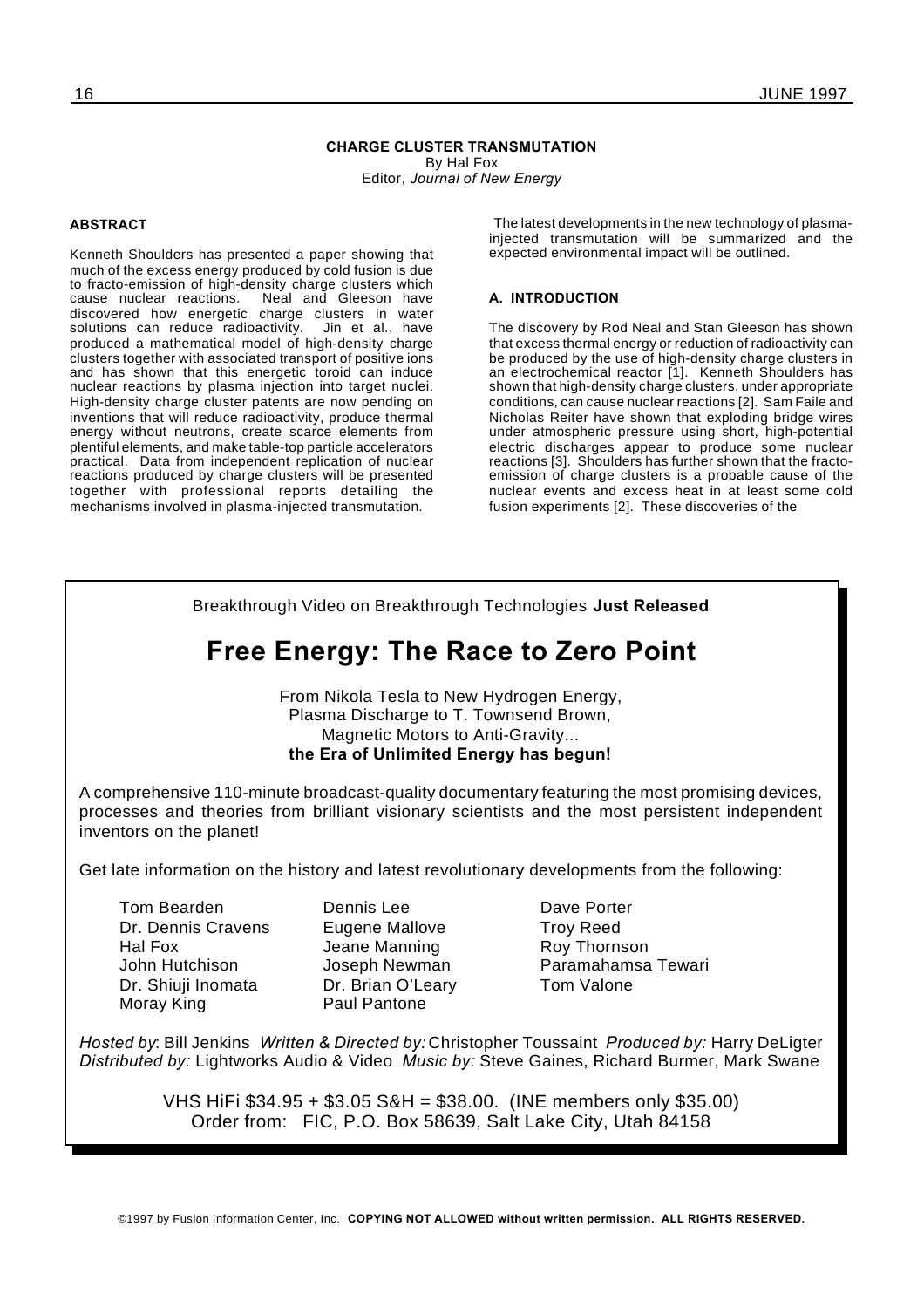production and control of high-density charge clusters provide scientists with a new tool by which the physics of matter is being explored.

#### **B. HISTORICAL REVIEW**

A search of the literature for some experimental and/or theoretical evidence of charge clusters has provided some historic insights. A recent paper by Bhadkamkar, et al., [7] provides an exemplary but not exhaustive review of the literature dating from 1957 (which cites a reference as early as 1906) to 1995. Many of the writers of the papers reviewed were exploring the onset and control of electrode luminescence. Had they found that nuclear reactions would occur under some conditions, they would have decided that such evidence was the result of contamination. The understanding of the nature of nuclear reactions during most of this century precluded the concept of nuclear reactions being produced by the low energy (low electric potential) used in the experiments being reported in this paper.

#### **C. LOW-ENERGY NUCLEAR REACTIONS**

Because of the continued reluctance of many scientists to accept the experimental fact that nuclear reactions could be produced with low-energy and because few scientific journals would publish articles on low-energy nuclear reactions, Professor John O'M. Bockris hosted a lowenergy nuclear reaction conference in June 1995 at Texas A&M University. Dr. Bockris is one of the world's recognized specialists in electrochemistry and was one of the first to replicate the cold fusion experiments announced in March 1989 by Professors Pons and Fleischmann. Bockris and associates were the first to demonstrate that tritium (a sure sign of nuclear reactions) could be produced in a cold fusion reactor. The proceedings of this conference were published as volume 1, number 1 of the *Journal of New Energy*.

A second conference on low-energy nuclear reactions was hosted by Professors John Bockris and George Miley (editor of *Fusion Technology*, an international journal of the American Nuclear Society) in September 1996 and the proceedings were printed as volume 1, number 3 of the *Journal of New Energy*. Papers reporting conclusive evidence of low-energy nuclear reactions in cold fusion cells were presented at this conference. In addition, a paper by Kenneth Shoulders [2] showed how high-density charge clusters could be responsible for at least some of the excess heat found in many cold fusion experiments. Another paper by Bass, et al.,[1] was the first paper reporting on the experimental evidences of nuclear reactions in the Neal-Gleeson Process.

#### **D. THE VALVE METALS**

In the early days of the growing electron-tube industry, the first electronic tubes (used as diodes) were named **Fleming Valves**. The term **valve** for an electron tube was more prevalent in England than in the United States. The early electron emitters were the hot filaments. Later, the cathode was added. To make an effective cathode a combination of a conducting metal and a substance that was a good electron emitter (thermionic emission) was required. It was found that certain metal and metal oxides were suitable. Thus the term **valve metals.**

As the solid-state devices (diodes and transistors) became popular there was also a studied search for material that would provide the basis for controllable displays. Therefore, there was considerable experimental work examining the luminescence of certain metal oxides. To quote van Geel, et al. [5] in their introductory remarks: "It has been known for a long time (cites A. Günthershulze, *Ann. Phys.* **21**, 929-954, 1906) that during the anodic oxidation of several metals, such as Al, Mg, Ta, W, Zn, and Zr, a light-effect occurs. In this process the metal is placed as the anode in a suitable electrolyte; during the passage of current oxygen is developed at the anode, an oxide film is formed, whilst at the same time luminescence can be observed."

#### **E. BEYOND LUMINESCENCE**

Some of the earliest papers reviewed [5] reported experiments with oxide layers on aluminum. Later papers, such as Waring and Benjamini [6], Alwitt and Vijh [7], and Wood and Pearson [8] reported more generally on the development of luminescence and with the magnitude of the breakdown voltage using silicon, in particular, and using valve metals in general.

Some of the interesting observations include the following: van Geel et al., [5] reports on the anode and cathode flashes when the aluminum oxide electrodes are powered with 200 cps alternating current at 25 volts. Waring and Benjamini [6] report on the phenomena of **breakdown** with the following comments: "Since the thickness of the oxide is proportional to the voltage ... there seems to be no reason to anticipate a limiting voltage or breakdown. We have, however, noted the increase in bubbling just before breakdown." Further, these authors note that: "Since the field during growth is about 1.6 x 10<sup>7</sup> v/cm and therefore near the breakdown limit anyway, this increase is enough to cause the weaker spots in the oxide to give way, thus **showing the sparks**." In their conclusions, the authors state, "**Spark** discharges penetrate into the solution," and "When **sparking** begins, the general glow decreases; the current and luminescence are concentrated in these<br>limited, intense, breakdown locations." A further limited, intense, breakdown locations." exploration of a variety of papers relating to cathode luminescence can be found in the paper by Bhadkamkar and Fox [7].

#### **F. FIELD EFFECT EMISSION**

When a valve metal is used as an anode in an electrolyte (usually of a metal salt), an oxide layer is rapidly developed on the anode. When a sufficient oxide layer is produced (by slowly increasing the voltage applied to the anode up to a few hundred volts) the resistance of the electrode has been greatly increased. When this electrode is used as the cathode (or used with a.c.) the electrode oxide layer may be seen to glow, then to produce small sparks, and with higher voltages produce vigorous sparks.

Our working hypothesis is that sparks are caused by the high voltage drop across the combination of the oxide layer and the double layer surrounding an electrode. The Al anode produces a charge cluster by field emission, probably at the surface of the oxide layer. The charge cluster is then accelerated (through the oxide) toward the surface of the aluminum anode where it drills small micrometer holes into the aluminum.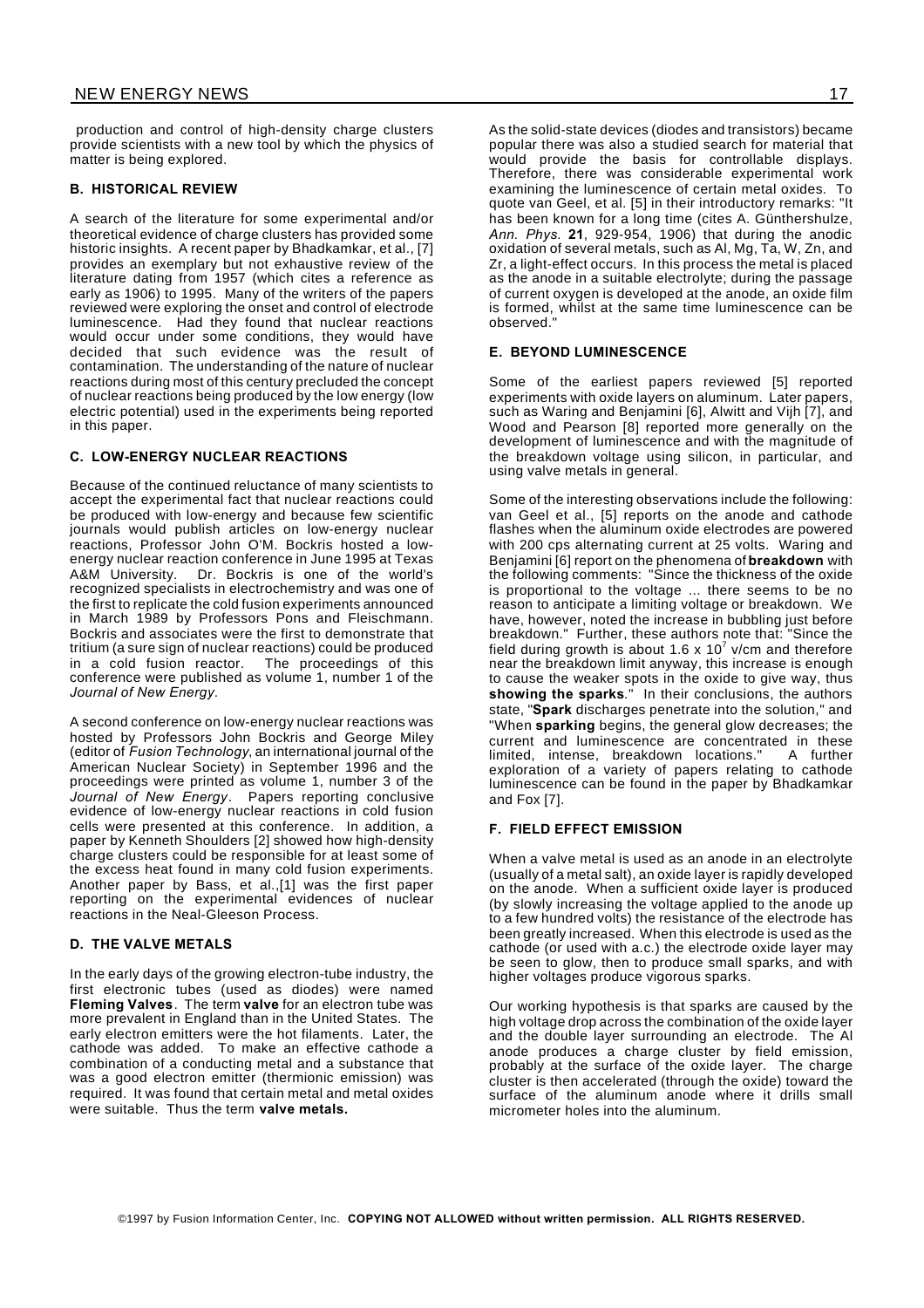In the case of other valve metals used as cathodes, the charge cluster appears to be emitted from the metal/metal oxide boundary; bores through the oxide layer; and erupts into the electrolyte solution. Occasionally, a spark appears to maintain its ability to exist in the electrolyte as noted by this author and by Matsumoto [8]. The use of a.c. may be beneficial because the fracture through the oxide layer can be **healed** or **restored** during the **anodic** portion of the a.c. cycle and the charge clusters can be emitted during the **cathodic** portion of the a.c. cycle.

In the experiments conducted at the author's laboratory, working voltages (both a.c. and d.c.) currently range up to about 550 volts. The amperage ranges from tenths of amperes to about 5 amperes (about the limit of the power supply) **and, of course,** is a strong function of the surface area of the electrodes being used. Another strong parameter for the voltage and current used is the molarity of the electrolytic solution. The lower the resistance of the electrolyte, the higher the current for a given voltage. Also, the larger the electrode surface, the higher the current.

To create sparking from the electrodes it is necessary to have a sufficient resistance of the metal oxide layer so that the electric potential gradient will produce field emission of the charge cluster. The charge cluster is usually quickly quenched by the low resistance of the electrolyte. In a lowpressure gas, and especially on the surface of a dielectric, a charge cluster can remain as a stable entity until the charge cluster impacts a low-resistance or conducting surface. For more details of charge clusters in gases see references by Shoulders [2, 9, & 10].

#### **G. THE PHYSICS OF CHARGE CLUSTER NUCLEAR REACTIONS**

A typical charge cluster consists of miniature toroids of highly-dynamic electrons ranging from 10 $^{\rm 8}$ to 10 $^{\rm 13}$  electrons per cluster. As first shown mathematically by Jin [11] the highly dynamic nature of the charge cluster provides the electromagnetic forces that create the stable toroid. Larger charge clusters may consist of many smaller charge clusters that tend to form a ring-shaped (somewhat like a smoke ring) necklace. See Fig. 1 for a depiction of a charge cluster in an accelerating electric potential field.

The charge cluster has the capability of attracting from its environment a number of positive ions ranging from one to ten positive ions for each million electrons [2]. The type of positive ions carried depends on the environment in which the charge cluster is produced. With or without the piggyback positive ions, the charge cluster can be accelerated by an electric gradient to about the same degree as a single electron. Therefore, a 5,000 volt potential can accelerate the charge cluster (especially in a near vacuum) to about one-tenth the speed of light. **This is important: a particle accelerator for protons would need to use about nine million volts potential to provide the protons with the same velocity provided to the charge cluster and its attached load of protons.** This is the phenomena that allows us to create nuclear reactions with a relatively low-energy input! This phenomena, first a relatively low-energy input! elaborated by Shoulders [2] provides, by standard classical principles, a new window on physics.

![](_page_17_Figure_8.jpeg)

According to Jin [11], both the electric and the magnetic potentials of this small charge cluster can have extremely large local values. As shown in Fig. 2 when the charge cluster approaches a target anode, the electrostatic field is high enough to repel all electrons away from the nuclei of the target anode metal lattice leaving a plasma of fullyionized metal nuclei that have not had time to avoid the approaching charge cluster.

![](_page_17_Figure_10.jpeg)

## Fig. 2 Charge Cluster Impacting Target

The high-velocity positive ions apparently bypass the Coulomb barrier of the target nuclei and penetrate many of the target nuclei in their fully-ionized plasma state. If the positive ions are protons, the results are nuclear reactions allowed by conservation rules. If the target nuclei are heavy metal elements (such as thorium or uranium) the impact of one or more protons into a target nuclei may result in spontaneous fission. **Under these extreme highfield local conditions, the normal plasma physics of nuclear reactions (the probability of particle collision/fusion) is no longer valid.** We are now working in a physical regime that has yet to be fully studied.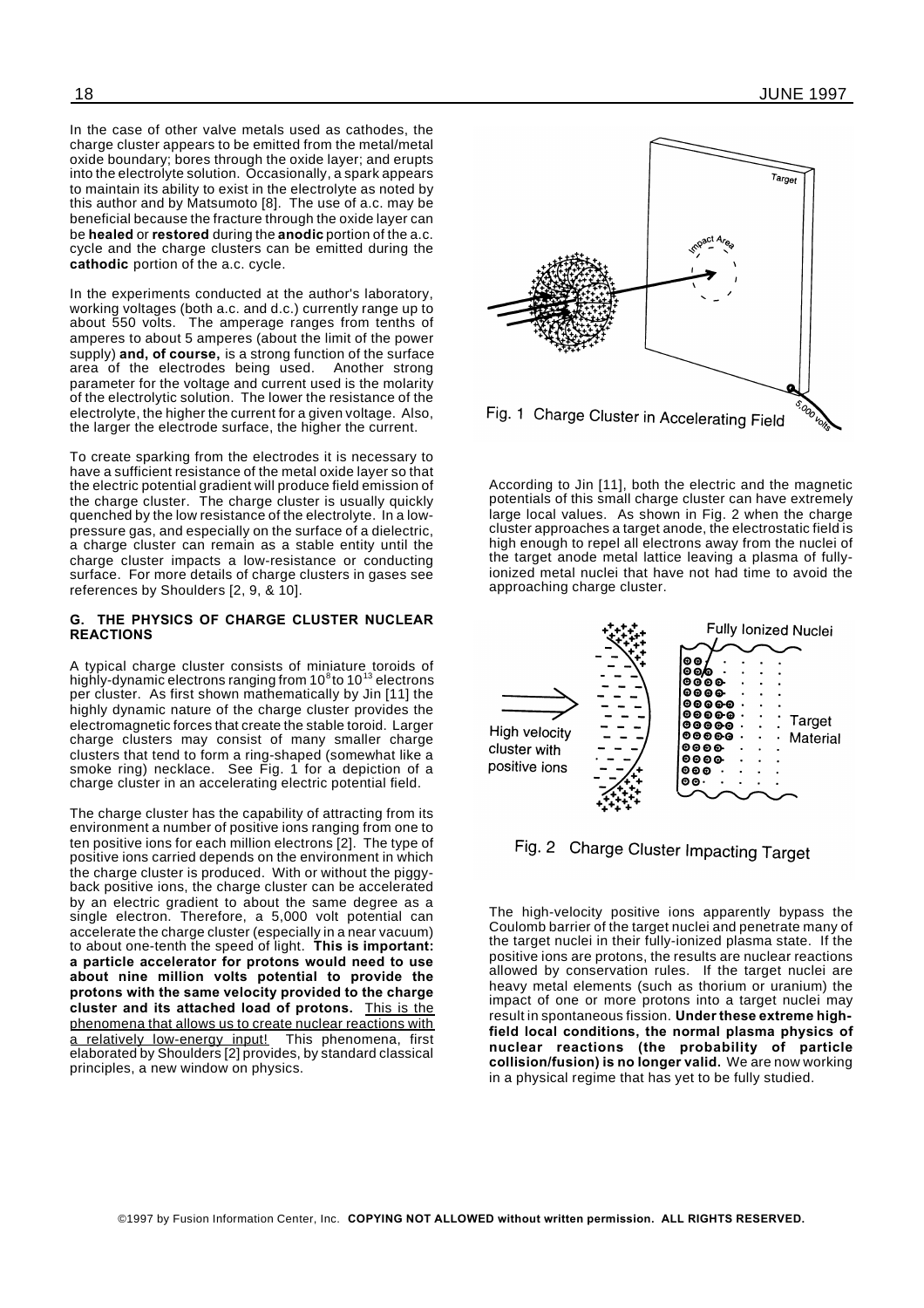#### **H. SOME EXPERIMENTAL FINDINGS AND SUGGESTIONS**

Those who experiment with the creation of electron charge clusters in an electro-nuclear cell (reactor) will, hopefully, be guided by reading some of the extensive literature, especially papers listed in the references to this article. When creating charge clusters to be used for the promotion of nuclear events in an electrolyte, the following protocols should be considered:

1. Sparking at the electrode is necessary but not sufficient for the production of nuclear events. A charge cluster can produce an observed spark but fails to have sufficient energy to promote a nuclear reaction.

2. It appears necessary to maintain (or periodically renew) the oxide layer on a valve metal to produce nuclearactive charge clusters. It is, of course, the concept that the charge clusters must carry (piggy-back fashion) positive charges and the cluster must achieve a critical energy level to promote nuclear reactions.

3. The molarity (and the resulting conductivity of the electrolyte) may be an important operational parameter. The concept is that the charge cluster must be able to persist for some short time period and energetically impact a nucleus in the electrolyte to produce a nuclear reaction. It is believed that the potential gradient between electrodes and/or at the metal/metal-oxide layer must be maintained above some critical value for nuclear reactions to be possible. A lower field gradient (higher conductivity) in the metal/metal-oxide layer or in the electrolyte may only produce Joule heating and not produce the desired level of nuclear reactions.<br>4. Experim

Experimental evidence suggests that in an aqueous environment the hydrogen and oxygen nuclei are involved in multiple or sequential nuclear impacts that cause some of the nuclear reactions. It is hypothesized that one nuclear reaction surrounded by many hydrogen, oxygen, and electrolyte ions can produce other local Some of the observed nuclear byproducts are best explained by appealing to the concept of multiple-body reactions. No evidence of chain reactions have been found nor predicted. Local chain reactions are deemed to be highly unlikely in such low temperature environments.

5. The Coulomb barrier may be much less than the field strength of a charge cluster. The charge cluster must have sufficient electrons so that this negative electric field strength can aid in overcoming the Coulomb barrier before nuclear reactions can be expected.

6. A variety of nuclear reactions can be expected by control of the energy of the charge cluster; the selection of the environment that provides the positive ions (protons, deuterons, tritons, alpha particles, etc.); the acceleration of the charge cluster; and the target material. Many Ph.D. dissertations are expected to explore experimental results from varying these parameters within the next few years.

7. A charge cluster is best produced by the use of short, negative pulses provided to a proper cathode material. Sub-nanosecond pulses are deemed to be best. However, the technology for producing high voltage nanosecond pulses is in its infancy.

The author and associates found that producing vigorous sparking at the electrodes in an aqueous solution of thorium chloride did not appear to reduce the level of radioactivity by a significant amount. Further study and

experiments led to a method by which higher energy could be added to these charge clusters produced on the surface of selected valve metals. Independent measurements of **before** and **after processing** samples of the thorium electrolytes **for the first successful experiment** resulted in the reduction of radioactivity by at least 11% as measured by the gamma-ray count emitted from samples of the same size. As soon as the new patent application has been filed and further experimental evidence is obtained, further details and results of these experiments will be provided.

#### **I. SUMMARY AND CONCLUSIONS**

The new technology for the production, control, and application of high-density charge clusters has been shown to be consistent with standard physical principles. The production of low-energy charge clusters has been shown to result in nuclear reactions. The current and planned work has special application to the reduction of radioactivity of high-level radioactive wastes. New and exciting applications for this new technology are expected to be rapidly discovered, invented, patented, engineered, and commercialized for the benefit of all humanity.

**ACKNOWLEDGMENTS:** The author expresses much thanks to Kenneth Shoulders, Rod Neal, and Stan Gleeson for many helpful discussions and the sharing of information. Those investors who have provided funds for the development of this new technology are gratefully thanked for joining with us in understanding that this unusual new physics can be made into commercially useful products. Those numerous scientists, engineers, and inventors who have preceded this work are also commended.

#### **REFERENCES**

[1] Robert Bass, Rod Neal, Stan Gleeson, & Hal Fox, "Electro-Nuclear Transmutations: Low-Energy Nuclear Reactions in an Electrolytic Cell," *J. New Energy*, vol 1, no 3, Fall 1996.

[2] Kenneth and Steven Shoulders, "Observations on the Role of Charge Clusters in Nuclear Cluster Reactions," *J. New Energy*, vol 1, no 3, Fall 1996.

[3] Reiter and Faile, "Spark Gap Experiments," *New Energy News*, Sept 1996, pp 11ff.

[4] H. Fox, R.W. Bass & S-X Jin, "Plasma-Injected Transmutation," *J. New Energy*, Fall 1996, vol 1, no 3, pp 222- 230, 4 figs, 23 refs.

[5] W.Ch. van Geel, C.A. Pistorius, & B.C. Bouma, "Luminescence of the Oxide Layer on Aluminum During and after its Formation by Electrolytic Oxidation,"*Philips Research Reports*, vol 12, no 6, Dec 1957, pp 465-490, 20 figs, 15 refs.

[6] Worden Waring & E.A. Benjamini, "Luminescence during the Anodic Oxidation of Silicon," *J. Electrochem. Soc.,* Nov 1964, vol 111, no 11, 4 figs, 20 refs.

[7] Atul Bhadkamkar & Hal Fox, "Electron Charge Cluster Sparking in Aqueous Solutions," *J. New Energy*, vol 1, no 4, Winter 1996, pp 62-68.

[8] Takaaki Matsumoto, "Experiments of Underwater Spark Discharges with Pinched Electrodes," *J. New Energy*, vol 1, no 4, Winter 1996, pp 79-92.

[9] Kenneth R. Shoulders, "Energy Conversion Using High Charge Density," U.S. Patent 5,018,180, issued May 21, 1991.

[10] Kenneth R. Shoulders, EV, A Tale of Discovery, c1987, published and available from the author, P.O. Box 243, Bodega, .<br>CA 94922-0243.

[11] Shang-Xian Jin and Hal Fox, "Characteristics of High-Density Charge Clusters: A Theoretical Model," *J. New Energy*, vol 1, no 4, Winter 1996, pp 5-20.